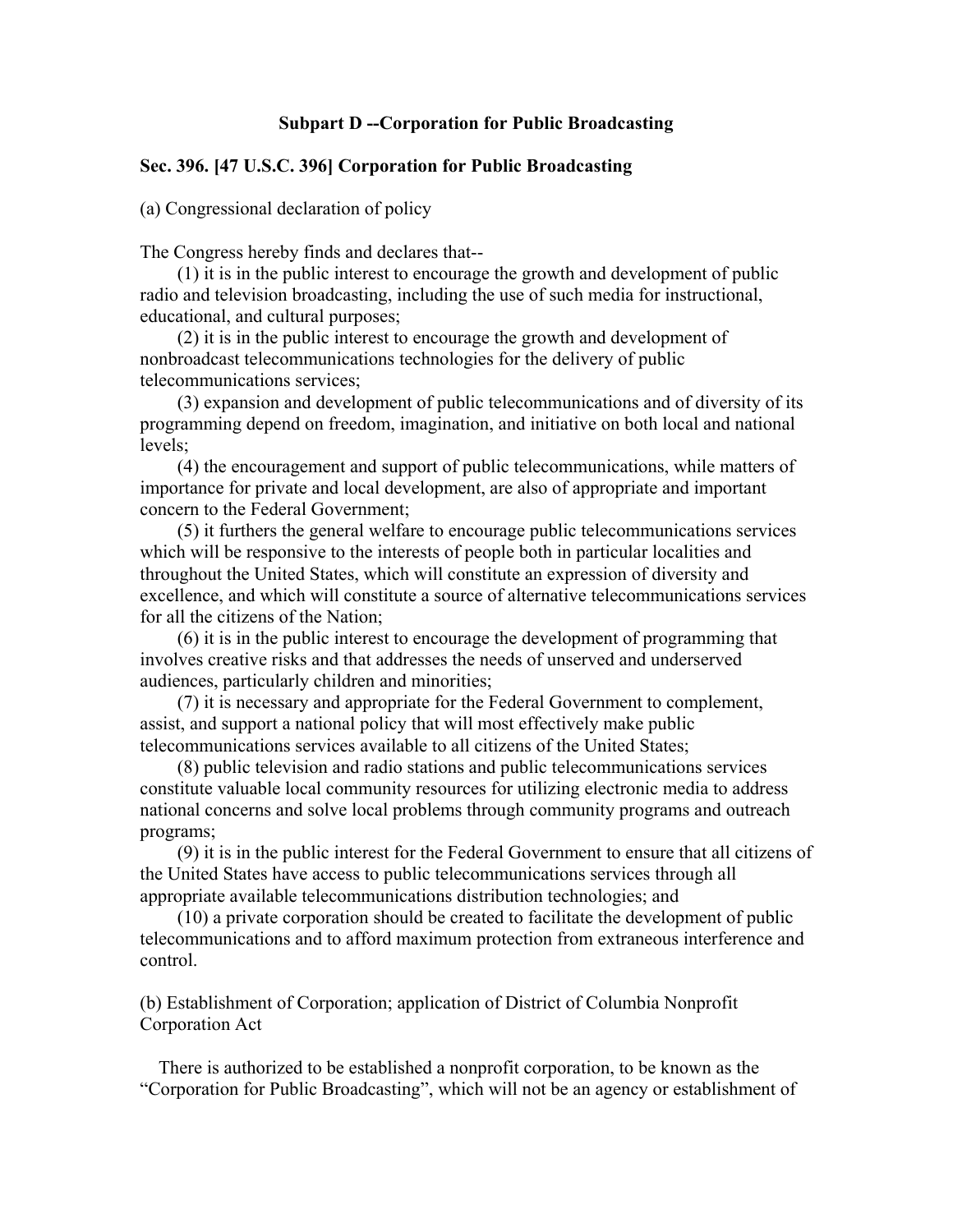the United States Government. The Corporation shall be subject to the provisions of this section, and, to the extent consistent with this section, to the District of Columbia Nonprofit Corporation Act [D.C. Code, Sec. 29-501 et seq.].

## (c) Board of Directors; functions, duties, etc.

 (1) The Corporation for Public Broadcasting shall have a Board of Directors (hereinafter in this section referred to as the "Board"), consisting of 9 members appointed by the President, by and with the advice and consent of the Senate. No more than 5 members of the Board appointed by the President may be members of the same political party.

 (2) The 9 members of the Board appointed by the President (A) shall be selected from among citizens of the United States (not regular full-time employees of the United States) who are eminent in such fields as education, cultural and civic affairs, or the arts, including radio and television; and (B) shall be selected so as to provide as nearly as practicable a broad representation of various regions of the Nation, various professions and occupations, and various kinds of talent and experience appropriate to the functions and responsibilities of the Corporation.

 (3) Of the members of the Board appointed by the President under paragraph (1), one member shall be selected from among individuals who represent the licensees and permittees of public television stations, and one member shall be selected from among individuals who represent the licensees and permittees of public radio stations.

 (4) The members of the initial Board of Directors shall serve as incorporators and shall take whatever actions are necessary to establish the Corporation under the District of Columbia Nonprofit Corporation Act [D.C. Code, Sec. 29-501 et seq.].

 (5) The term of office of each member of the Board appointed by the President shall be 6 years, except as provided in section 5(c) of the Public Telecommunications Act of 1992. Any member whose term has expired may serve until such member's successor has taken office, or until the end of the calendar year in which such member's term has expired, whichever is earlier. Any member appointed to fill a vacancy occurring prior to the expiration of the term for which such member's predecessor was appointed shall be appointed for the remainder of such term. No member of the Board shall be eligible to serve in excess of 2 consecutive full terms.

 (6) Any vacancy in the Board shall not affect its power, but shall be filled in the manner consistent with this chapter.

 (7) Members of the Board shall attend not less than 50 percent of all duly convened meetings of the Board in any calendar year. A member who fails to meet the requirement of the preceding sentence shall forfeit membership and the President shall appoint a new member to fill such vacancy not later than 30 days after such vacancy is determined by the Chairman of the Board.

(d) Election of Chairman and Vice Chairman; compensation of Board members

 (1) Members of the Board shall annually elect one of their members to be Chairman and elect one or more of their members as a Vice Chairman or Vice Chairmen.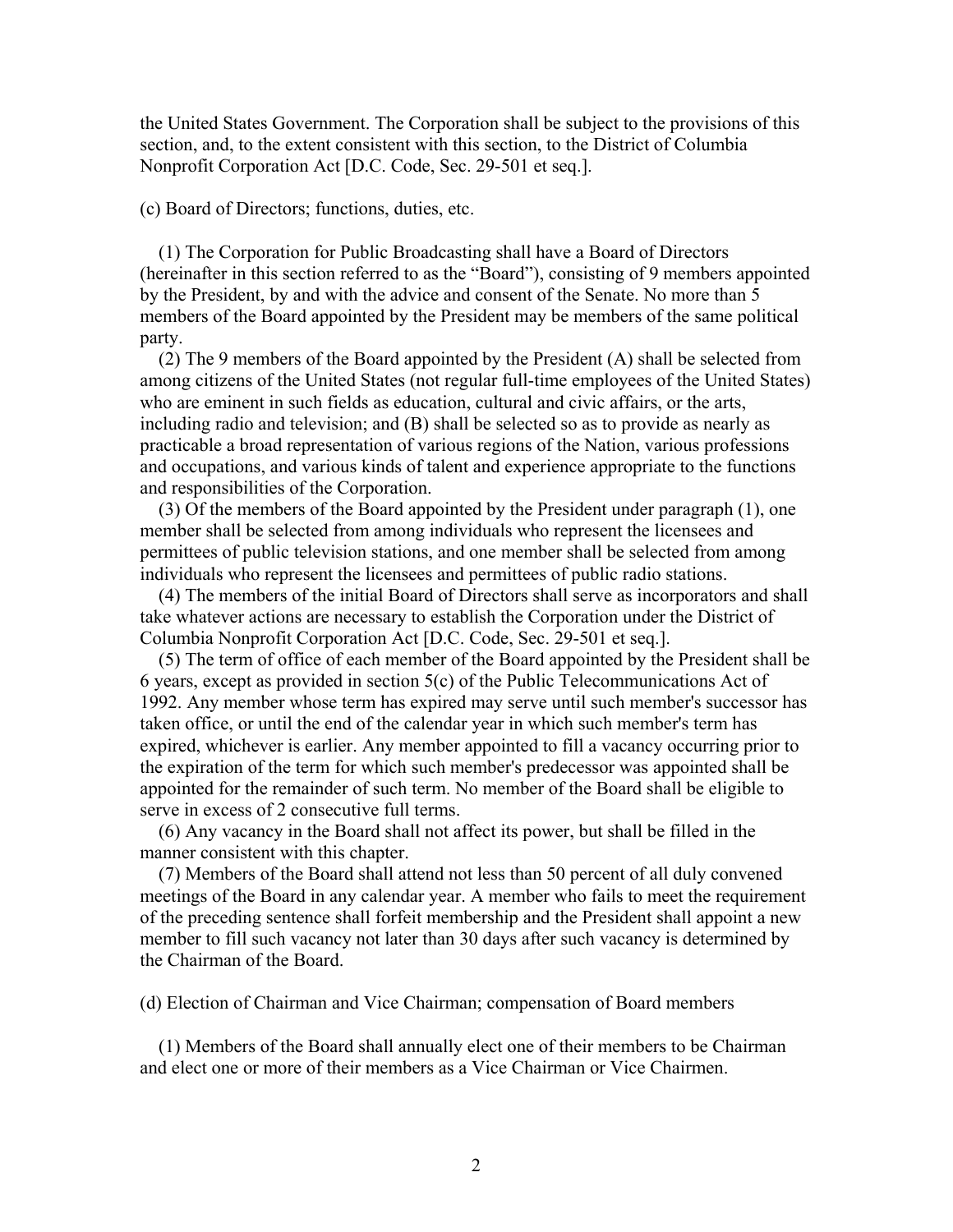(2) The members of the Board shall not, by reason of such membership, be deemed to be officers or employees of the United States. They shall, while attending meetings of the Board or while engaged in duties related to such meetings or other activities of the Board pursuant to this subpart, be entitled to receive compensation at the rate of \$150 per day, including traveltime. No Board member shall receive compensation of more than \$10,000 in any fiscal year. While away from their homes or regular places of business, Board members shall be allowed travel and actual, reasonable, and necessary expenses.

(e) Officers and employees; term of office, compensation, qualifications, and removal; political party affiliation, political test or qualification when taking personnel actions

 (1) The Corporation shall have a President, and such other officers as may be named and appointed by the Board for terms and at rates of compensation fixed by the Board. No officer or employee of the Corporation may be compensated by the Corporation at an annual rate of pay which exceeds the rate of basic pay in effect from time to time for level I of the Executive Schedule under section 5312 of title 5. No individual other than a citizen of the United States may be an officer of the Corporation. No officer of the Corporation, other than the Chairman or a Vice Chairman, may receive any salary or other compensation (except for compensation for services on boards of directors of other organizations that do not receive funds from the Corporation, on committees of such boards, and in similar activities for such organizations) from any sources other than the Corporation for services rendered during the period of his or her employment by the Corporation. Service by any officer on boards of directors of other organizations, on committees of such boards, and in similar activities for such organizations shall be subject to annual advance approval by the Board and subject to the provisions of the Corporation's Statement of Ethical Conduct. All officers shall serve at the pleasure of the Board.

(2) Except as provided in the second sentence of subsection  $(c)(1)$  of this section, no political test or qualification shall be used in selecting, appointing, promoting, or taking other personnel actions with respect to officers, agents, and employees of the Corporation.

(f) Nonprofit and nonpolitical nature of Corporation

 (1) The Corporation shall have no power to issue any shares of stock, or to declare or pay any dividends.

 (2) No part of the income or assets of the Corporation shall inure to the benefit of any director, officer, employee, or any other individual except as salary or reasonable compensation for services.

 (3) The Corporation may not contribute to or otherwise support any political party or candidate for elective public office.

(g) Purposes and activities of Corporation; powers under District of Columbia Nonprofit Corporation Act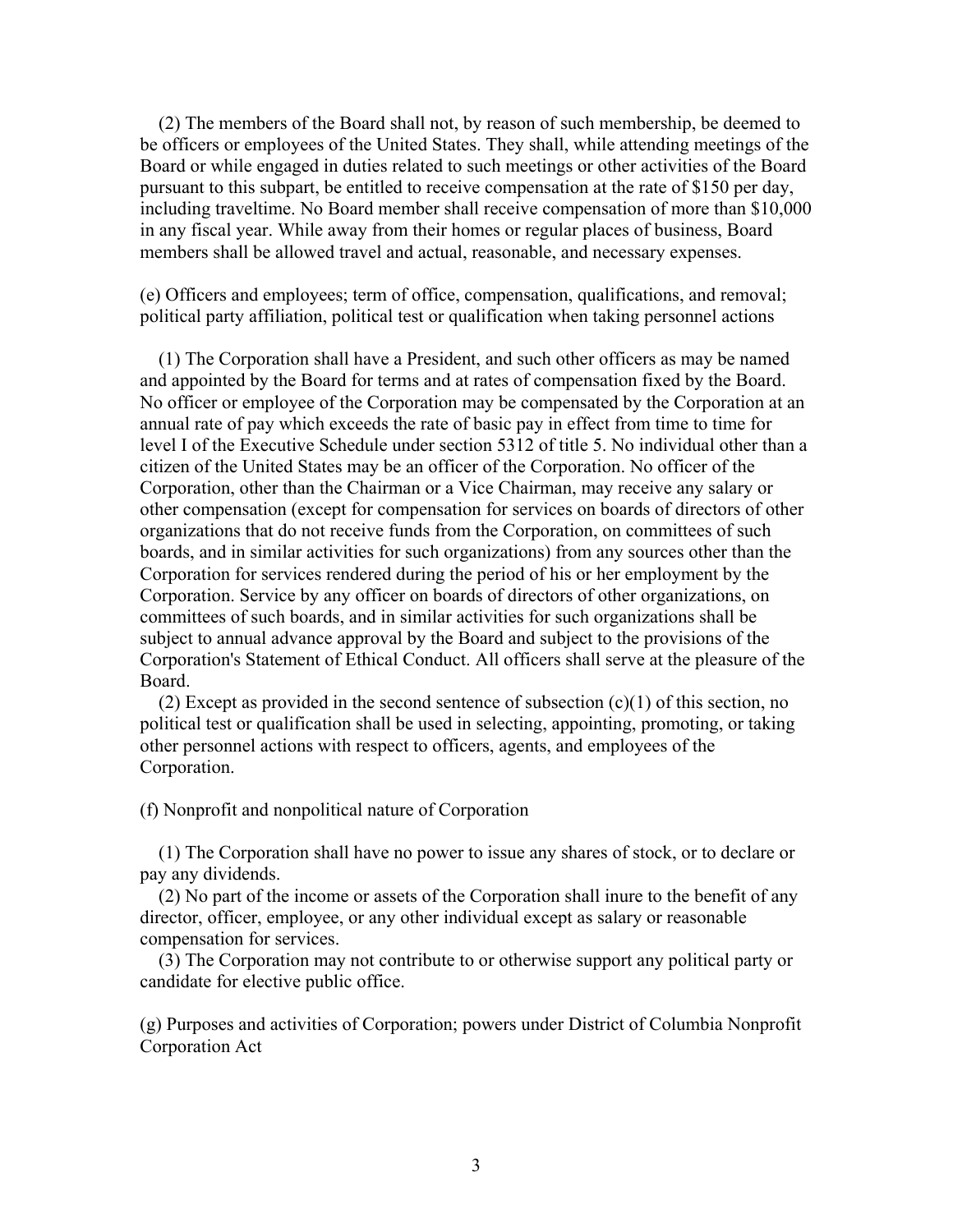(1) In order to achieve the objectives and to carry out the purposes of this subpart, as set out in subsection (a) of this section, the Corporation is authorized to--

 (A) facilitate the full development of public telecommunications in which programs of high quality, diversity, creativity, excellence, and innovation, which are obtained from diverse sources, will be made available to public telecommunications entities, with strict adherence to objectivity and balance in all programs or series of programs of a controversial nature;

 (B) assist in the establishment and development of one or more interconnection systems to be used for the distribution of public telecommunications services so that all public telecommunications entities may disseminate such services at times chosen by the entities;

 (C) assist in the establishment and development of one or more systems of public telecommunications entities throughout the United States; and

 (D) carry out its purposes and functions and engage in its activities in ways that will most effectively assure the maximum freedom of the public telecommunications entities and systems from interference with, or control of, program content or other activities.

 (2) In order to carry out the purposes set forth in subsection (a) of this section, the Corporation is authorized to--

 (A) obtain grants from and make contracts with individuals and with private, State, and Federal agencies, organizations, and institutions;

 (B) contract with or make grants to public telecommunications entities, national, regional, and other systems of public telecommunications entities, and independent producers and production entities, for the production or acquisition of public telecommunications services to be made available for use by public telecommunications entities, except that--

 (i) to the extent practicable, proposals for the provision of assistance by the Corporation in the production or acquisition of programs or series of programs shall be evaluated on the basis of comparative merit by panels of outside experts, representing diverse interests and perspectives, appointed by the Corporation; and

 (ii) nothing in this subparagraph shall be construed to prohibit the exercise by the Corporation of its prudent business judgment with respect to any grant to assist in the production or acquisition of any program or series of programs recommended by any such panel;

 (C) make payments to existing and new public telecommunications entities to aid in financing the production or acquisition of public telecommunications services by such entities, particularly innovative approaches to such services, and other costs of operation of such entities;

 (D) establish and maintain, or contribute to, a library and archives of noncommercial educational and cultural radio and television programs and related materials and develop public awareness of, and disseminate information about, public telecommunications services by various means, including the publication of a journal;

 (E) arrange, by grant to or contract with appropriate public or private agencies, organizations, or institutions, for interconnection facilities suitable for distribution and transmission of public telecommunications services to public telecommunications entities;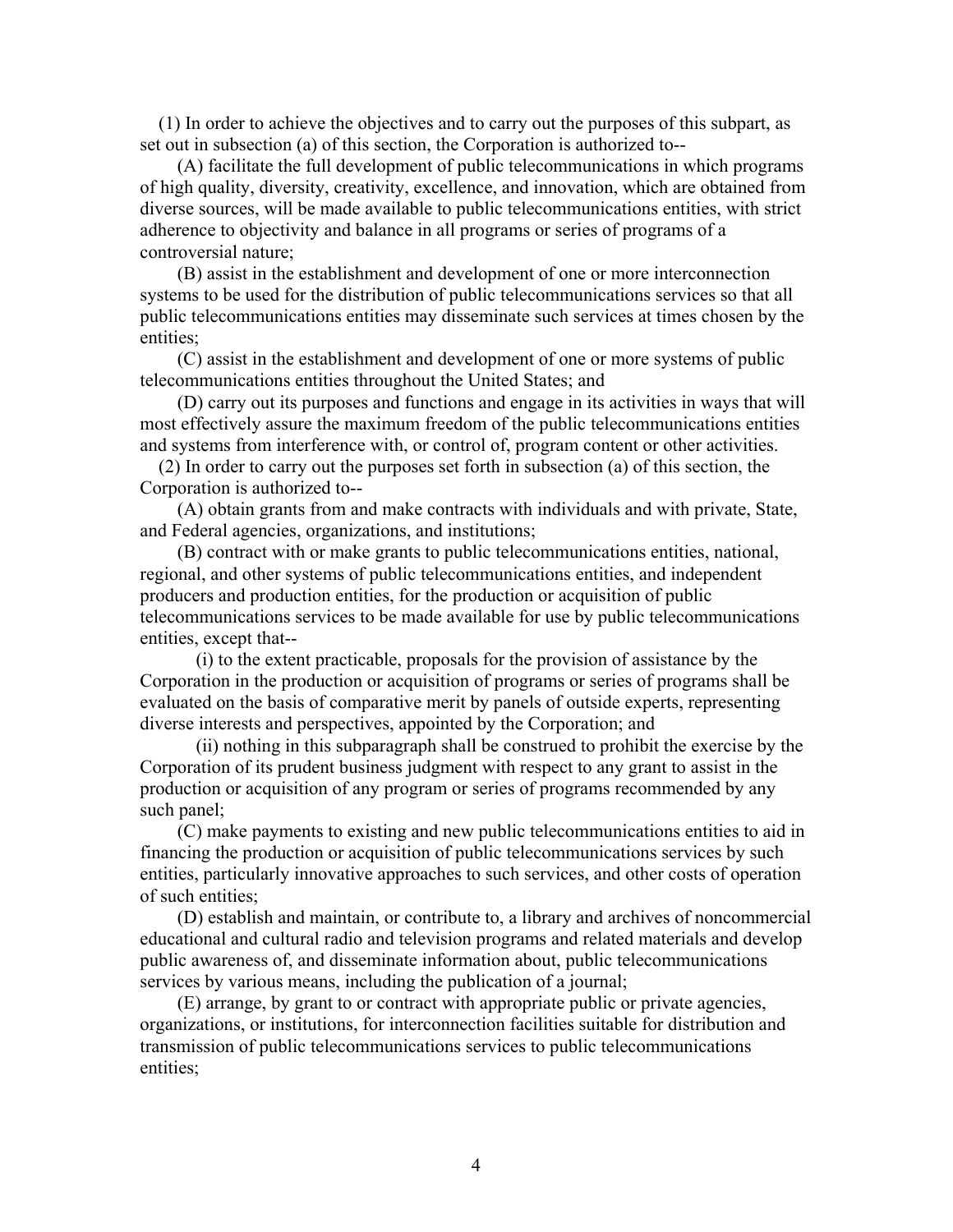(F) hire or accept the voluntary services of consultants, experts, advisory boards, and panels to aid the Corporation in carrying out the purposes of this subpart;

 (G) conduct (directly or through grants or contracts) research, demonstrations, or training in matters related to public television or radio broadcasting and the use of nonbroadcast communications technologies for the dissemination of noncommercial educational and cultural television or radio programs;

 (H) make grants or contracts for the use of nonbroadcast telecommunications technologies for the dissemination to the public of public telecommunications services; and

 (I) take such other actions as may be necessary to accomplish the purposes set forth in subsection (a) of this section.

Nothing contained in this paragraph shall be construed to commit the Federal Government to provide any sums for the payment of any obligation of the Corporation which exceeds amounts provided in advance in appropriation Acts.

 (3) To carry out the foregoing purposes and engage in the foregoing activities, the Corporation shall have the usual powers conferred upon a nonprofit corporation by the District of Columbia Nonprofit Corporation Act [D.C. Code, Sec. 29-501 et seq.], except that the Corporation is prohibited from--

 (A) owning or operating any television or radio broadcast station, system, or network, community antenna television system, interconnection system or facility, program production facility, or any public telecommunications entity, system, or network; and

 (B) producing programs, scheduling programs for dissemination, or disseminating programs to the public.

 (4) All meetings of the Board of Directors of the Corporation, including any committee of the Board, shall be open to the public under such terms, conditions, and exceptions as are set forth in subsection  $(k)(4)$  of this section.

 (5) The Corporation, in consultation with interested parties, shall create a 5-year plan for the development of public telecommunications services. Such plan shall be updated annually by the Corporation.

(h) Free or reduced rate interconnection service; access to facilities

 (1) Nothing in this chapter, or in any other provision of law, shall be construed to prevent United States communications common carriers from rendering free or reduced rate communications interconnection services for public television or radio services, subject to such rules and regulations as the Commission may prescribe.

 (2) Subject to such terms and conditions as may be established by public telecommunications entities receiving space satellite interconnection facilities or services purchased or arranged for, in whole or in part, with funds authorized under this part, other public telecommunications entities shall have reasonable access to such facilities or services for the distribution of educational and cultural programs to public telecommunications entities. Any remaining capacity shall be made available to other persons for the transmission of noncommercial educational and cultural programs and program information relating to such programs, to public telecommunications entities, at a charge or charges comparable to the charge or charges, if any, imposed upon a public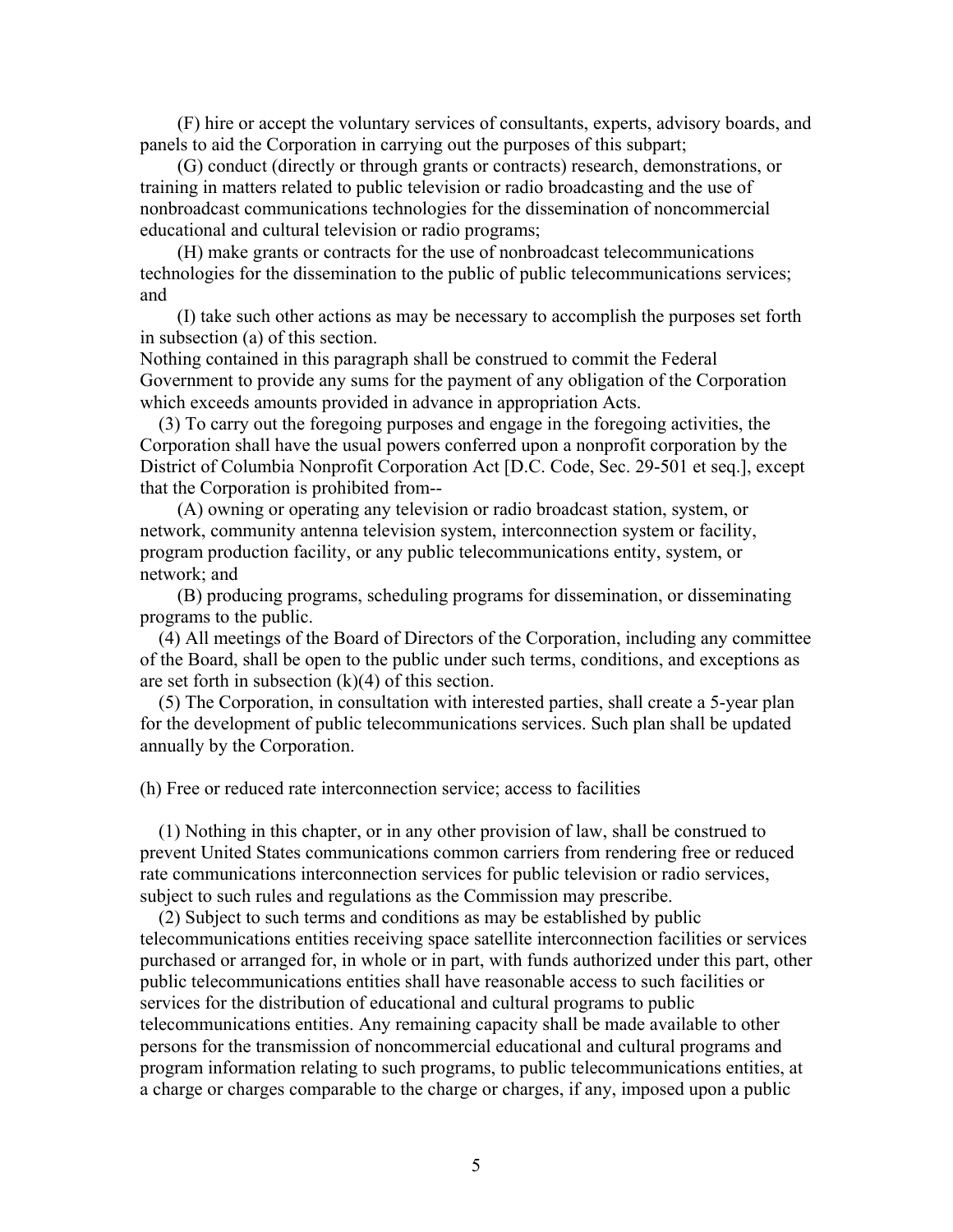telecommunications entity for the distribution of noncommercial educational and cultural programs to public telecommunications entities. No such person shall be denied such access whenever sufficient capacity is available.

## (i) Report to Congress

 (1) The Corporation shall submit an annual report for the preceding fiscal year ending September 30 to the President for transmittal to the Congress on or before the 15th day of May of each year. The report shall include--

 (A) a comprehensive and detailed report of the Corporation's operations, activities, financial condition, and accomplishments under this subpart and such recommendations as the Corporation deems appropriate;

 (B) a comprehensive and detailed inventory of funds distributed by Federal agencies to public telecommunications entities during the preceding fiscal year;

 (C) a listing of each organization that receives a grant from the Corporation to produce programming, the name of the producer of any programming produced under each such grant, the title or description of any program so produced, and the amount of each such grant;

 (D) the summary of the annual report provided to the Secretary pursuant to section 398(b)(4) of this title.

 (2) The officers and directors of the Corporation shall be available to testify before appropriate committees of the Congress with respect to such report, the report of any audit made by the Comptroller General pursuant to subsection (l) of this section, or any other matter which such committees may determine.

## (j) Repeal, alteration, or amendment

The right to repeal, alter, or amend this section at any time is expressly reserved.

### (k) Financing restrictions

 (1)(A) There is hereby established in the Treasury a fund which shall be known as the Public Broadcasting Fund (hereinafter in this subsection referred to as the "Fund"), to be administered by the Secretary of the Treasury.

 (B) There is authorized to be appropriated to the Fund for each of the fiscal years 1978, 1979, and 1980, an amount equal to 40 percent of the total amount of non-Federal financial support received by public broadcasting entities during the fiscal year second preceding each such fiscal year, except that the amount so appropriated shall not exceed \$121,000,000 for fiscal year 1978, \$140,000,000 for fiscal year 1979, and \$160,000,000 for fiscal year 1980.

 (C) There is authorized to be appropriated to the Fund, for each of the fiscal years 1981, 1982, 1983, 1984, 1985, 1986, 1987, 1988, 1989, 1990, 1991, 1992, and 1993, an amount equal to 40 percent of the total amount of non-Federal financial support received by public broadcasting entities during the fiscal year second preceding each such fiscal year, except that the amount so appropriated shall not exceed \$265,000,000 for fiscal year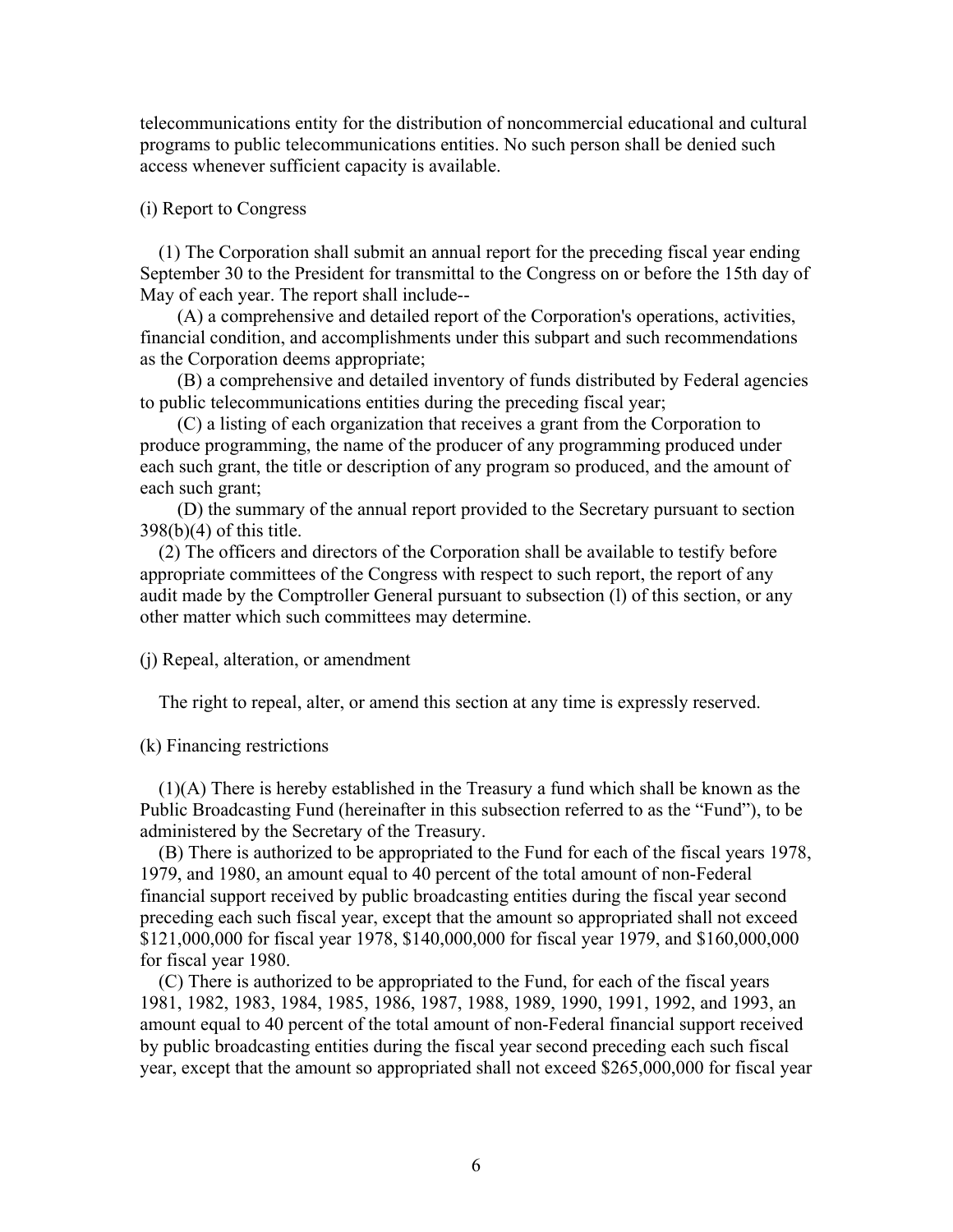1992, \$285,000,000 for fiscal year 1993, \$310,000,000 for fiscal year 1994, \$375,000,000 for fiscal year 1995, and \$425,000,000 for fiscal year 1996.

 (D) In addition to any amounts authorized under any other provision of this or any other Act to be appropriated to the Fund, \$20,000,000 are hereby authorized to be appropriated to the Fund (notwithstanding any other provision of this subsection) specifically for the transition from the use of analog to digital technology for the provision of public broadcasting services for fiscal year 2001.

(E) Funds appropriated under this subsection shall remain available until expended.

 (F) In recognition of the importance of educational programs and services, and the expansion of public radio services, to unserved and underserved audiences, the Corporation, after consultation with the system of public telecommunications entities, shall prepare and submit to the Congress an annual report for each of the fiscal years 1994, 1995, and 1996 on the Corporation's activities and expenditures relating to those programs and services.

 (2)(A) The funds authorized to be appropriated by this subsection shall be used by the Corporation, in a prudent and financially responsible manner, solely for its grants, contracts, and administrative costs, except that the Corporation may not use any funds appropriated under this subpart for purposes of conducting any reception, or providing any other entertainment, for any officer or employee of the Federal Government or any State or local government. The Corporation shall determine the amount of non-Federal financial support received by public broadcasting entities during each of the fiscal years referred to in paragraph (1) for the purpose of determining the amount of each authorization, and shall certify such amount to the Secretary of the Treasury, except that the Corporation may include in its certification non-Federal financial support received by a public broadcasting entity during its most recent fiscal year ending before September 30 of the year for which certification is made. Upon receipt of such certification, the Secretary of the Treasury shall make available to the Corporation, from such funds as may be appropriated to the Fund, the amount authorized for each of the fiscal years pursuant to the provisions of this subsection.

 (B) Funds appropriated and made available under this subsection shall be disbursed by the Secretary of the Treasury on a fiscal year basis.

 $(3)(A)(i)$  The Corporation shall establish an annual budget for use in allocating amounts from the Fund. Of the amounts appropriated into the Fund available for allocation for any fiscal year--

 (I) \$10,200,000 shall be available for the administrative expenses of the Corporation for fiscal year 1989, and for each succeeding fiscal year the amount which shall be available for such administrative expenses shall be the sum of the amount made available to the Corporation under this subclause for such expenses in the preceding fiscal year plus the greater of 4 percent of such amount or a percentage of such amount equal to the percentage change in the Consumer Price Index, except that none of the amounts allocated under subclauses  $(II)$ ,  $(III)$ , and  $(IV)$  and clause  $(v)$  shall be used for any administrative expenses of the Corporation and not more than 5 percent of all the amounts appropriated into the Fund available for allocation for any fiscal year shall be available for such administrative expenses;

 (II) 6 percent of such amounts shall be available for expenses incurred by the Corporation for capital costs relating to telecommunications satellites, the payment of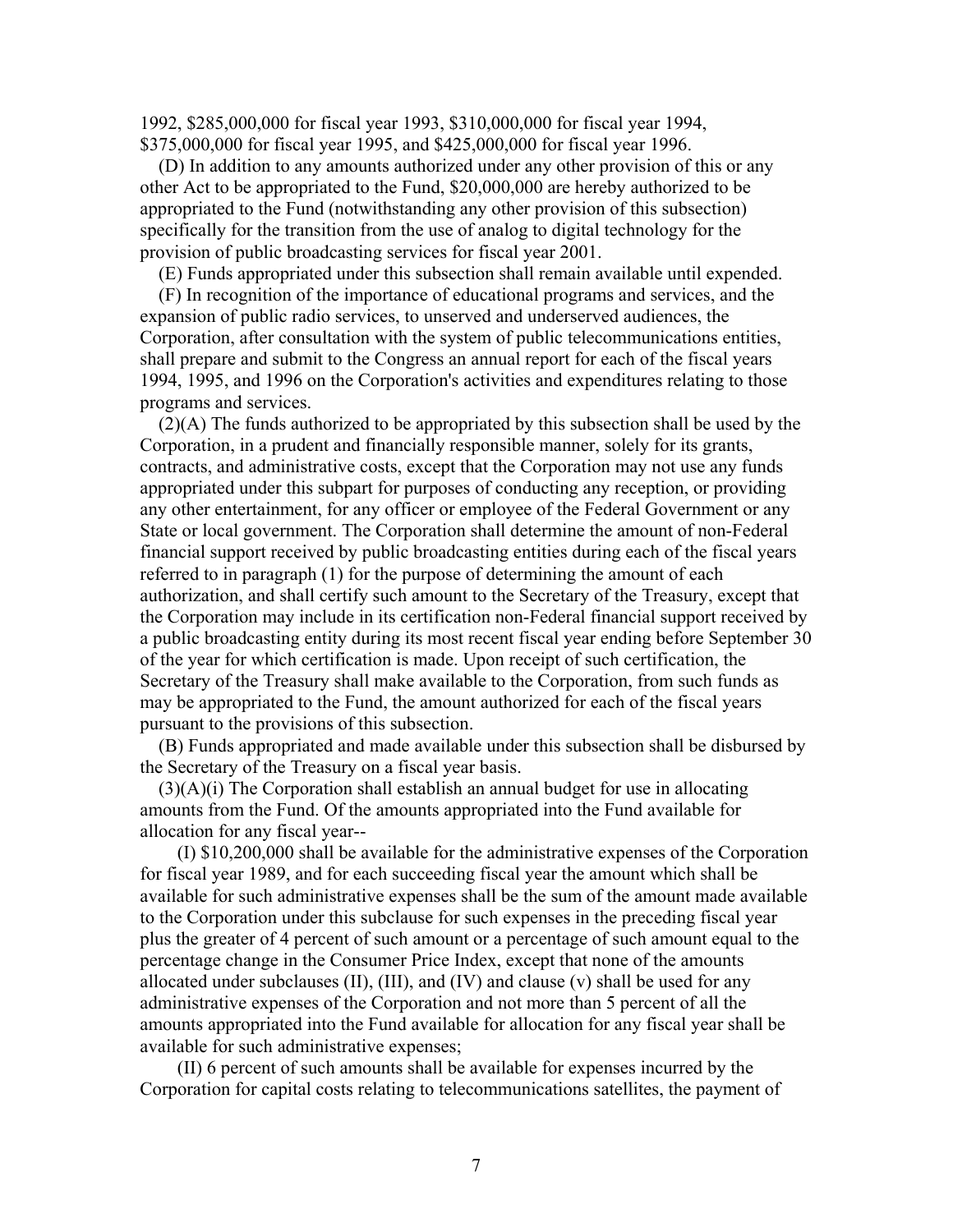programming royalties and other fees, the costs of interconnection facilities and operations (as provided in clause (iv)(I)), and grants which the Corporation may make for assistance to stations that broadcast programs in languages other than English or for assistance in the provision of affordable training programs for employees at public broadcast stations, and if the available funding level permits, for projects and activities that will enhance public broadcasting;

 (III) 75 percent of the remainder (after allocations are made under subclause (I) and subclause (II)) shall be allocated in accordance with clause (ii); and

 (IV) 25 percent of such remainder shall be allocated in accordance with clause (iii). (ii) Of the amounts allocated under clause (i)(III) for any fiscal year--

 (I) 75 percent of such amounts shall be available for distribution among the licensees and permittees of public television stations pursuant to paragraph (6)(B); and

 (II) 25 percent of such amounts shall be available for distribution under subparagraph (B)(i), and in accordance with any plan implemented under paragraph (6)(A), for national public television programming.

 $(iii)$  Of the amounts allocated under clause  $(i)(IV)$  for any fiscal year--

 (I) 70 percent of such amounts shall be available for distribution among the licensees and permittees of public radio stations pursuant to paragraph (6)(B);

 (II) 7 percent of such amounts shall be available for distribution under subparagraph (B)(i) for public radio programming; and

 (III) 23 percent of such amounts shall be available for distribution among the licensees and permittees of public radio stations pursuant to paragraph (6)(B), solely to be used for acquiring or producing programming that is to be distributed nationally and is designed to serve the needs of a national audience.

 $(iv)(I)$  From the amount provided pursuant to clause  $(i)(II)$ , the Corporation shall defray an amount equal to 50 percent of the total costs of interconnection facilities and operations to facilitate the availability of public television and radio programs among public broadcast stations.

 (II) Of the amounts received as the result of any contract, lease agreement, or any other arrangement under which the Corporation directly or indirectly makes available interconnection facilities, 50 percent of such amounts shall be distributed to the licensees and permittees of public television stations and public radio stations. The Corporation shall not have any authority to establish any requirements, guidelines, or limitations with respect to the use of such amounts by such licensees and permittees.

 (v) Of the interest on the amounts appropriated into the Fund which is available for allocation for any fiscal year--

 (I) 75 percent shall be available for distribution for the purposes referred to in clause  $(ii)(II)$ ; and

 (II) 25 percent shall be available for distribution for the purposes referred to in clause  $(iii)(II)$  and  $(III)$ .

 (B)(i) The Corporation shall utilize the funds allocated pursuant to subparagraph  $(A)(ii)(II)$  and subparagraph  $(A)(iii)(II)$  to make grants for production of public television or radio programs by independent producers and production entities and public telecommunications entities, producers of national children's educational programming, and producers of programs addressing the needs and interests of minorities, and for acquisition of such programs by public telecommunications entities. The Corporation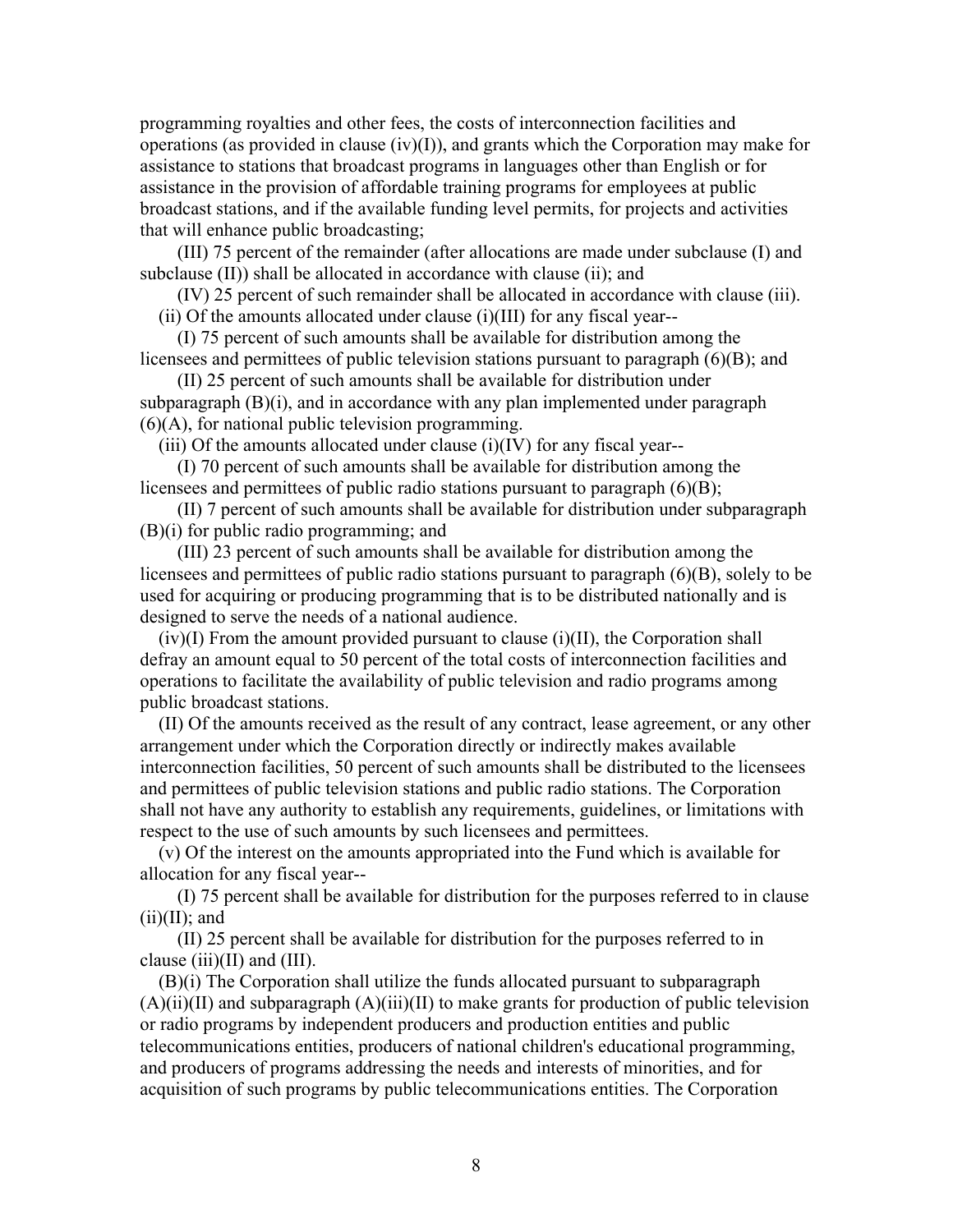may make grants to public telecommunications entities and producers for the production of programs in languages other than English. Of the funds utilized pursuant to this clause, a substantial amount shall be distributed to independent producers and production entities, producers of national children's educational programming, and producers of programming addressing the needs and interests of minorities for the production of programs.

 (ii) All funds available for distribution under clause (i) shall be distributed to entities outside the Corporation and shall not be used for the general administrative costs of the Corporation, the salaries or related expenses of Corporation personnel and members of the Board, or for expenses of consultants and advisers to the Corporation.

 (iii)(I) For fiscal year 1990 and succeeding fiscal years, the Corporation shall, in carrying out its obligations under clause (i) with respect to public television programming, provide adequate funds for an independent production service.

 (II) Such independent production service shall be separate from the Corporation and shall be incorporated under the laws of the District of Columbia for the purpose of contracting with the Corporation for the expenditure of funds for the production of public television programs by independent producers and independent production entities.

 (III) The Corporation shall work with organizations or associations of independent producers or independent production entities to develop a plan and budget for the operation of such service that is acceptable to the Corporation.

 (IV) The Corporation shall ensure that the funds provided to such independent production service shall be used exclusively in pursuit of the Corporation's obligation to expand the diversity and innovativeness of programming available to public broadcasting.

 (V) The Corporation shall report annually to Congress regarding the activities and expenditures of the independent production service, including carriage and viewing information for programs produced or acquired with funds provided pursuant to subclause (I). At the end of fiscal years 1992, 1993, 1994, and 1995, the Corporation shall submit a report to Congress evaluating the performance of the independent production service in light of its mission to expand the diversity and innovativeness of programming available to public broadcasting.

 (VI) The Corporation shall not contract to provide funds to any such independent production service, unless that service agrees to comply with public inspection requirements established by the Corporation within 3 months after August 26, 1992. Under such requirements the service shall maintain at its offices a public file, updated regularly, containing information relating to the service's award of funds for the production of programming. The information shall be available for public inspection and copying for at least 3 years and shall be of the same kind as the information required to be maintained by the Corporation under subsection (l)(4)(B) of this section.

 (4) Funds may not be distributed pursuant to this subsection to the Public Broadcasting Service or National Public Radio (or any successor organization), or to the licensee or permittee of any public broadcast station, unless the governing body of any such organization, any committee of such governing body, or any advisory body of any such organization, holds open meetings preceded by reasonable notice to the public. All persons shall be permitted to attend any meeting of the board, or of any such committee or body, and no person shall be required, as a condition to attendance at any such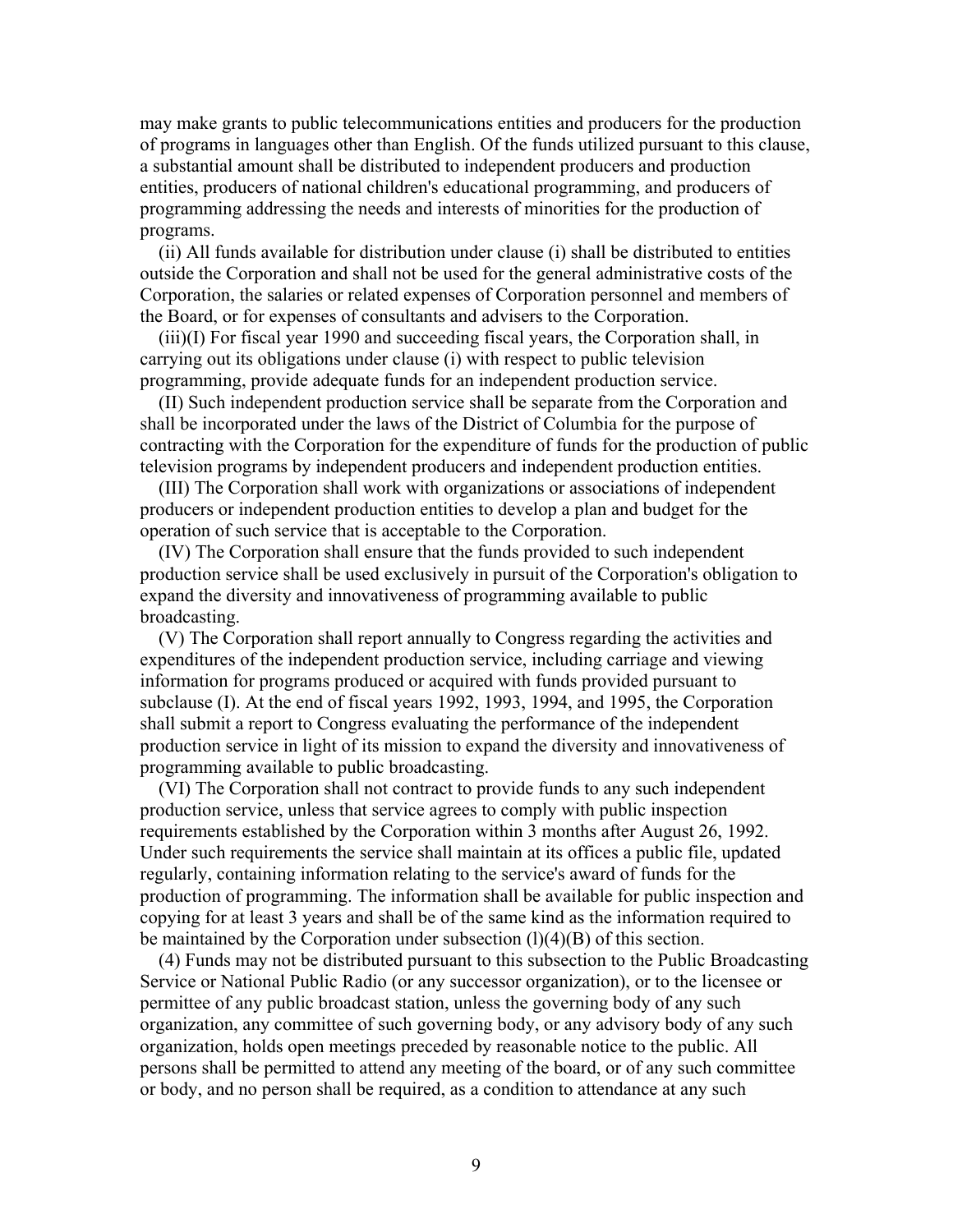meeting, to register such person's name or to provide any other information. Nothing contained in this paragraph shall be construed to prevent any such board, committee, or body from holding closed sessions to consider matters relating to individual employees, proprietary information, litigation and other matters requiring the confidential advice of counsel, commercial or financial information obtained from a person on a privileged or confidential basis, or the purchase of property or services whenever the premature exposure of such purchase would compromise the business interests of any such organization. If any such meeting is closed pursuant to the provisions of this paragraph, the organization involved shall thereafter (within a reasonable period of time) make available to the public a written statement containing an explanation of the reasons for closing the meeting.

 (5) Funds may not be distributed pursuant to this subsection to any public telecommunications entity that does not maintain for public examination copies of the annual financial and audit reports, or other information regarding finances, submitted to the Corporation pursuant to subsection  $(l)(3)(B)$  of this section.

 (6)(A) The Corporation shall conduct a study and prepare a plan, in consultation with public television licensees (or designated representatives of those licensees) and the Public Broadcasting Service, on how funds available to the Corporation under paragraph  $(3)(A)(ii)(II)$  can be best allocated to meet the objectives of this chapter with regard to national public television programming. The plan, which shall be based on the conclusions resulting from the study, shall be submitted by the Corporation to the Congress not later than January 31, 1990. Unless directed otherwise by an Act of Congress, the Corporation shall implement the plan during the first fiscal year beginning after the fiscal year in which the plan is submitted to Congress.

 (B) The Corporation shall make a basic grant from the portion reserved for television stations under paragraph  $(3)(A)(ii)(I)$  to each licensee and permittee of a public television station that is on the air. The Corporation shall assist radio stations to maintain and improve their service where public radio is the only broadcast service available. The balance of the portion reserved for television stations and the total portion reserved for radio stations under paragraph  $(3)(A)(iii)(I)$  shall be distributed to licensees and permittees of such stations in accordance with eligibility criteria (which the Corporation shall review periodically in consultation with public radio and television licensees or permittees, or their designated representatives) that promote the public interest in public broadcasting, and on the basis of a formula designed to--

 (i) provide for the financial needs and requirements of stations in relation to the communities and audiences such stations undertake to serve;

 (ii) maintain existing, and stimulate new, sources of non-Federal financial support for stations by providing incentives for increases in such support; and

 (iii) assure that each eligible licensee and permittee of a public radio station receives a basic grant.

(7) The funds distributed pursuant to paragraph  $(3)(A)(ii)(I)$  and  $(iii)(I)$  may be used at the discretion of the recipient for purposes related primarily to the production or acquisition of programming.

 (8)(A) Funds may not be distributed pursuant to this subpart to any public broadcast station (other than any station which is owned and operated by a State, a political or special purpose subdivision of a State, or a public agency) unless such station establishes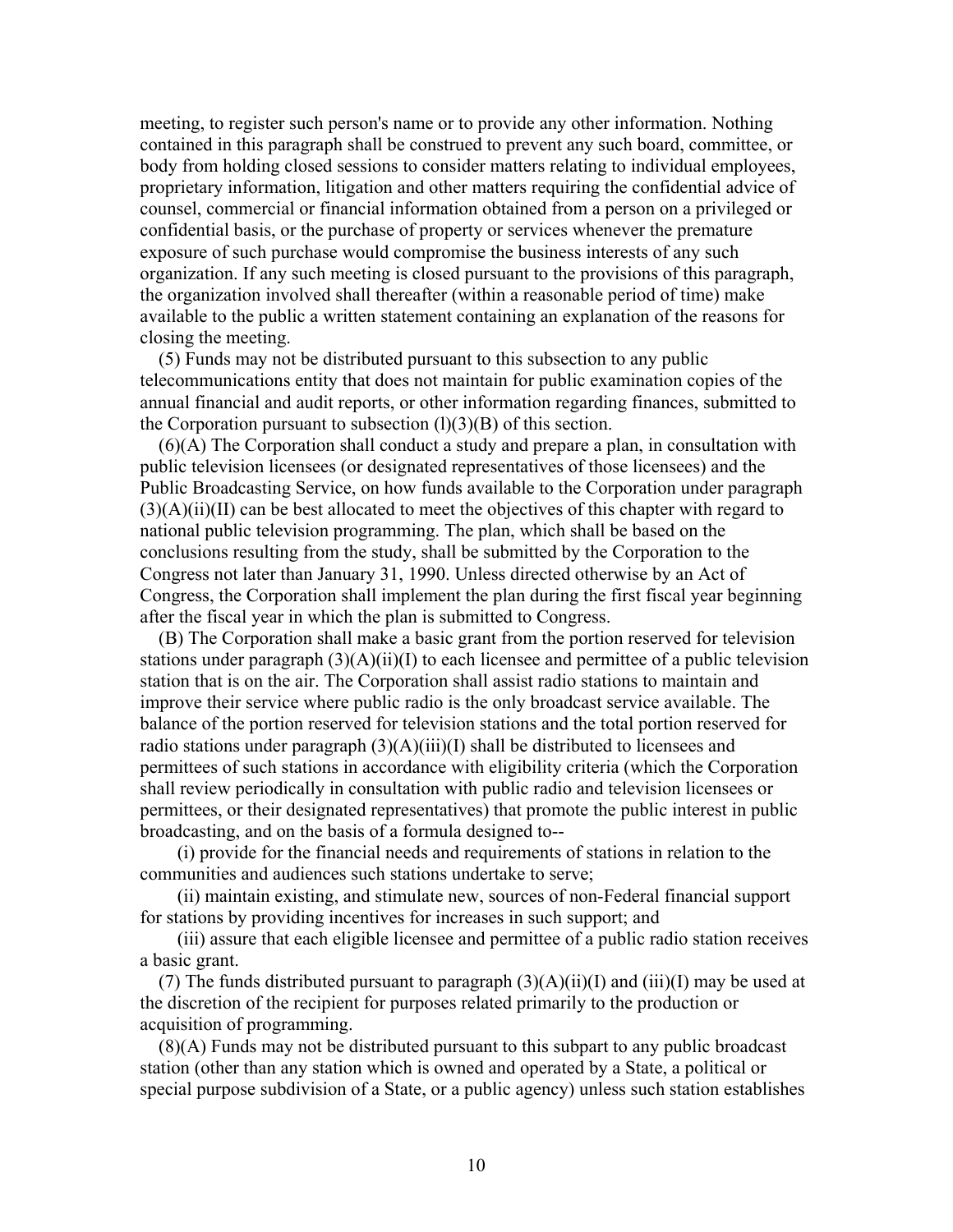a community advisory board. Any such station shall undertake good faith efforts to assure that (i) its advisory board meets at regular intervals; (ii) the members of its advisory board regularly attend the meetings of the advisory board; and (iii) the composition of its advisory board are reasonably representative of the diverse needs and interests of the communities served by such station.

 (B) The board shall be permitted to review the programming goals established by the station, the service provided by the station, and the significant policy decisions rendered by the station. The board may also be delegated any other responsibilities, as determined by the governing body of the station. The board shall advise the governing body of the station with respect to whether the programming and other policies of such station are meeting the specialized educational and cultural needs of the communities served by the station, and may make such recommendations as it considers appropriate to meet such needs.

 (C) The role of the board shall be solely advisory in nature, except to the extent other responsibilities are delegated to the board by the governing body of the station. In no case shall the board have any authority to exercise any control over the daily management or operation of the station.

 (D) In the case of any public broadcast station (other than any station which is owned and operated by a State, a political or special purpose subdivision of a State, or a public agency) in existence on November 2, 1978, such station shall comply with the requirements of this paragraph with respect to the establishment of a community advisory board not later than 180 days after November 2, 1978.

 (E) The provision of subparagraph (A) prohibiting the distribution of funds to any public broadcast station (other than any station which is owned and operated by a State, a political or special purpose subdivision of a State, or a public agency) unless such station establishes a community advisory board shall be the exclusive remedy for the enforcement of the provisions of this paragraph.

 (9) Funds may not be distributed pursuant to this subsection to the Public Broadcasting Service or National Public Radio (or any successor organization) unless assurances are provided to the Corporation that no officer or employee of the Public Broadcasting Service or National Public Radio (or any successor organization), as the case may be, will be compensated in excess of reasonable compensation as determined pursuant to Section 4958 of title 26 for services that the officer or employee renders to organization, and unless further assurances are provided to the Corporation that no officer or employee of such an entity will be loaned money by that entity on an interest-free basis.

 (10)(A) There is hereby established in the Treasury a fund which shall be known as the Public Broadcasting Satellite Interconnection Fund (hereinafter in this subsection referred to as the "Satellite Interconnection Fund"), to be administered by the Secretary of the Treasury.

 (B) There is authorized to be appropriated to the Satellite Interconnection Fund, for fiscal year 1991, the amount of \$200,000,000. If such amount is not appropriated in full for fiscal year 1991, the portion of such amount not yet appropriated is authorized to be appropriated for fiscal years 1992 and 1993. Funds appropriated to the Satellite Interconnection Fund shall remain available until expended.

 (C) The Secretary of the Treasury shall make available and disburse to the Corporation, at the beginning of fiscal year 1991 and of each succeeding fiscal year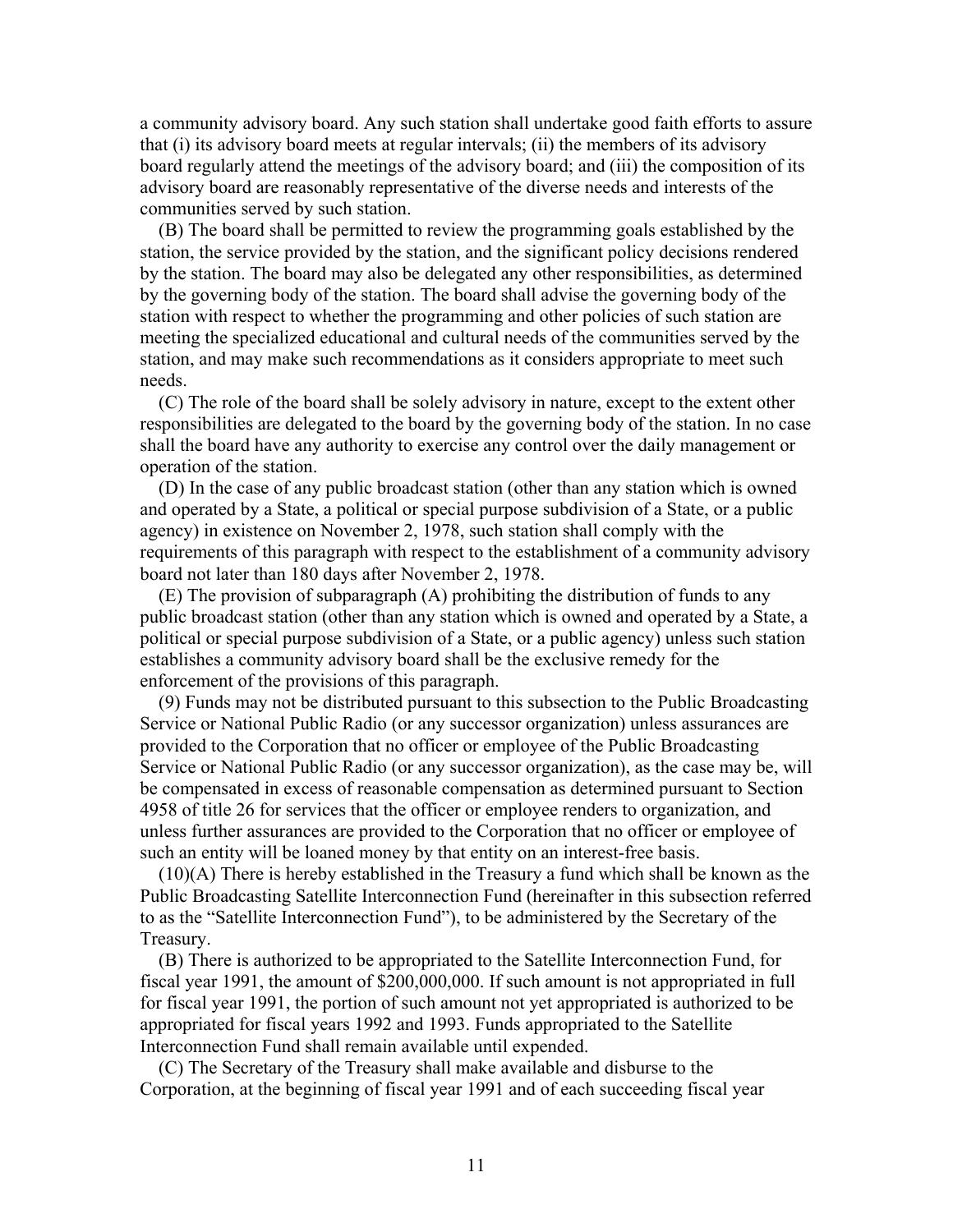thereafter, such funds as have been appropriated to the Satellite Interconnection Fund for the fiscal year in which such disbursement is to be made.

 (D) Notwithstanding any other provision of this subsection except paragraphs (4), (5), (8), and (9), all funds appropriated to the Satellite Interconnection Fund and interest thereon--

 (i) shall be distributed by the Corporation to the licensees and permittees of noncommercial educational television broadcast stations providing public telecommunications services or the national entity they designate for satellite interconnection purposes and to those public telecommunications entities participating in the public radio satellite interconnection system or the national entity they designate for satellite interconnection purposes, exclusively for the capital costs of the replacement, refurbishment, or upgrading of their national satellite interconnection systems and associated maintenance of such systems; and

 (ii) shall not be used for the administrative costs of the Corporation, the salaries or related expenses of Corporation personnel and members of the Board, or for expenses of consultants and advisers to the Corporation.

 $(11)(A)$  Funds may not be distributed pursuant to this subsection for any fiscal year to the licensee or permittee of any public broadcast station if such licensee or permittee--

 (i) fails to certify to the Corporation that such licensee or permittee complies with the Commission's regulations concerning equal employment opportunity as published under section 73.2080 of title 47, Code of Federal Regulations, or any successor regulations thereto; or

 (ii) fails to submit to the Corporation the report required by subparagraph (B) for the preceding calendar year.

 (B) A licensee or permittee of any public broadcast station with more than five fulltime employees to file annually with the Corporation a statistical report, consistent with reports required by Commission regulation, identifying by race and sex the number of employees in each of the following full-time and part-time job categories:

(i) Officials and managers.

(ii) Professionals.

(iii) Technicians.

(iv) Semiskilled operatives.

(v) Skilled craft persons.

(vi) Clerical and office personnel.

(vii) Unskilled operatives.

(viii) Service workers.

 (C) In addition, such report shall state the number of job openings occurring during the course of the year. Where the job openings were filled in accordance with the regulations described in subparagraph  $(A)(i)$ , the report shall so certify, and where the job openings were not filled in accordance with such regulations, the report shall contain a statement providing reasons therefor. The statistical report shall be available to the public at the central office and at every location where more than five full-time employees are regularly assigned to work.

 (12) Funds may not be distributed under this subsection to any public broadcasting entity that directly or indirectly--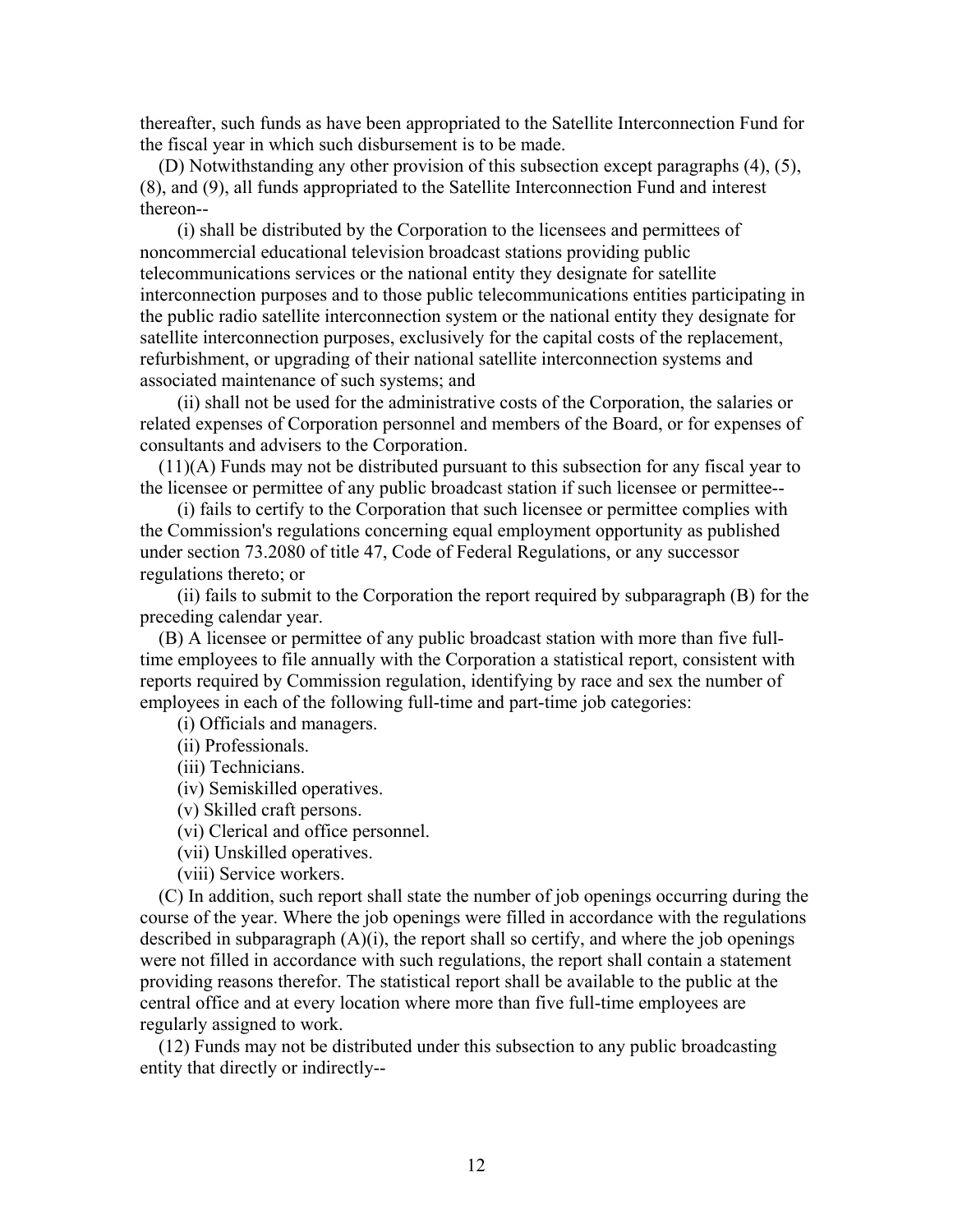(A) rents contributor or donor names (or other personally identifiable information) to or from, or exchanges such names or information with, any Federal, State, or local candidate, political party, or political committee; or

 (B) discloses contributor or donor names, or other personally identifiable information, to any nonaffiliated third party unless--

 (i) such entity clearly and conspicuously discloses to the contributor or donor that such information may be disclosed to such third party;

 (ii) the contributor or donor is given the opportunity, before the time that such information is initially disclosed, to direct that such information not be disclosed to such third party; and

 (iii) the contributor or donor is given an explanation of how the contributor or donor may exercise that nondisclosure option.

(l) Financial management and records

 (1)(A) The accounts of the Corporation shall be audited annually in accordance with generally accepted auditing standards by independent certified public accountants or independent licensed public accountants certified or licensed by a regulatory authority of a State or other political subdivision of the United States, except that such requirement shall not preclude shared auditing arrangements between any public telecommunications entity and its licensee where such licensee is a public or private institution. The audits shall be conducted at the place or places where the accounts of the Corporation are normally kept. All books, accounts, financial records, reports, files, and all other papers, things, or property belonging to or in use by the Corporation and necessary to facilitate the audits shall be made available to the person or persons conducting the audits; and full facilities for verifying transactions with the balances or securities held by depositories, fiscal agents and custodians shall be afforded to such person or persons.

 (B) The report of each such independent audit shall be included in the annual report required by subsection (i) of this section. The audit report shall set forth the scope of the audit and include such statements as are necessary to present fairly the Corporation's assets and liabilities, surplus or deficit, with an analysis of the changes therein during the year, supplemented in reasonable detail by a statement of the Corporation's income and expenses during the year, and a statement of the sources and application of funds, together with the independent auditor's opinion of those statements.

 (2)(A) The financial transactions of the Corporation for any fiscal year during which Federal funds are available to finance any portion of its operations may be audited by the General Accounting Office in accordance with the principles and procedures applicable to commercial corporate transactions and under such rules and regulations as may be prescribed by the Comptroller General of the United States. Any such audit shall be conducted at the place or places where accounts of the Corporation are normally kept. The representative of the General Accounting Office shall have access to all books, accounts, records, reports, files, and all other papers, things, or property belonging to or in use by the Corporation pertaining to its financial transactions and necessary to facilitate the audit, and they shall be afforded full facilities for verifying transactions with the balances or securities held by depositories, fiscal agents, and custodians. All such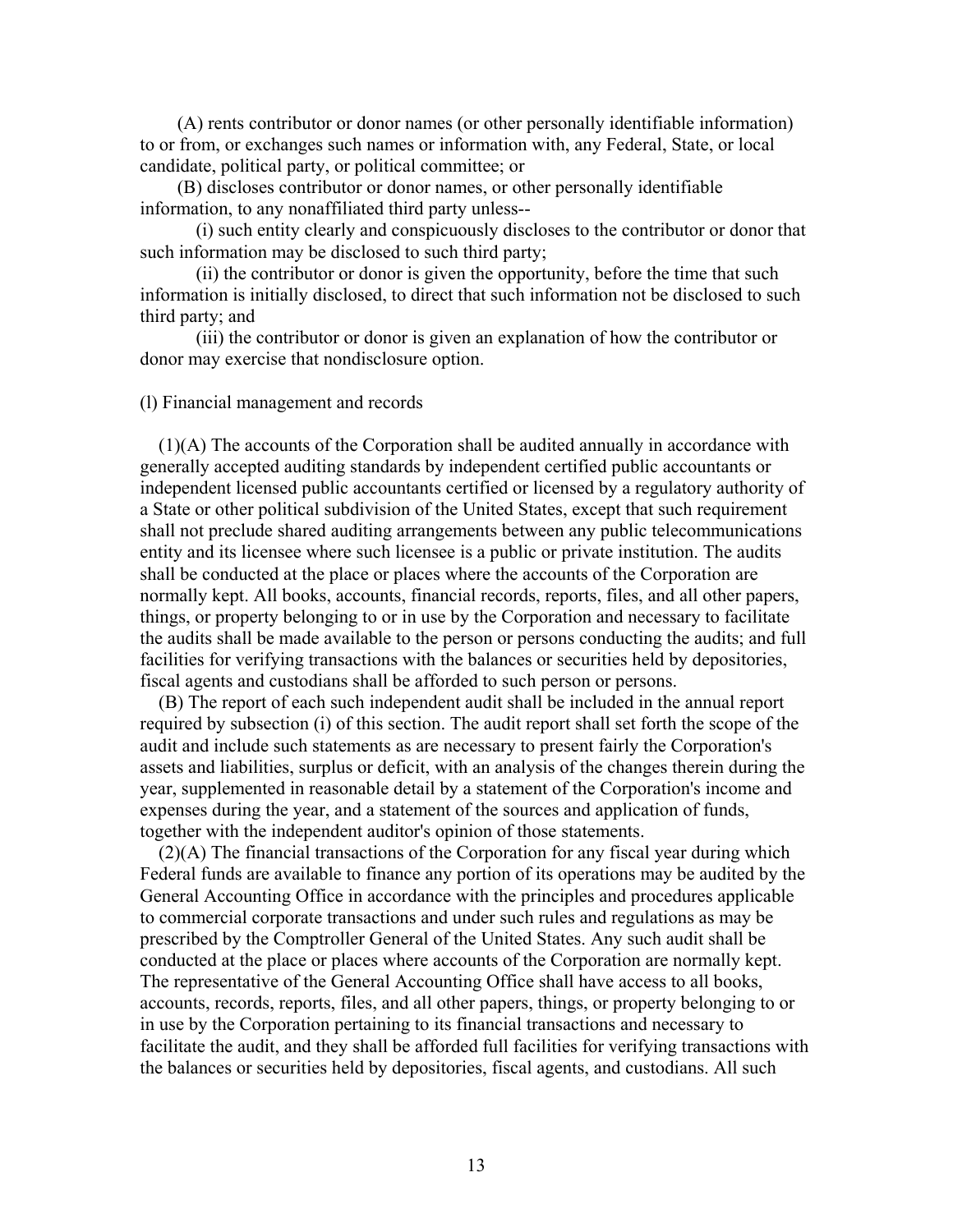books, accounts, records, reports, files, papers and property of the corporation shall remain in possession and custody of the Corporation.

 (B) A report of each such audit shall be made by the Comptroller General to the Congress. The report to the Congress shall contain such comments and information as the Comptroller General may deem necessary to inform Congress of the financial operations and condition of the Corporation, together with such recommendations with respect thereto as he may deem advisable. The report shall also show specifically any program, expenditure, or other financial transaction or undertaking observed in the course of the audit, which, in the opinion of the Comptroller General, has been carried on or made without authority of law. A copy of each report shall be furnished to the President, to the Secretary, and to the Corporation at the time submitted to the Congress.

 (3)(A) Not later than 1 year after November 2, 1978, the Corporation, in consultation with the Comptroller General, and as appropriate with others, shall develop accounting principles which shall be used uniformly by all public telecommunications entities receiving funds under this subpart, taking into account organizational differences among various categories of such entities. Such principles shall be designed to account fully for all funds received and expended for public telecommunications purposes by such entities.

 (B) Each public telecommunications entity receiving funds under this subpart shall be required--

 (i) to keep its books, records, and accounts in such form as may be required by the Corporation;

 (ii)(I) to undergo a biennial audit by independent certified public accountants or independent licensed public accountants certified or licensed by a regulatory authority of a State, which audit shall be in accordance with auditing standards developed by the Corporation, in consultation with the Comptroller General; or

 (II) to submit a financial statement in lieu of the audit required by subclause (I) if the Corporation determines that the cost burden of such audit on such entity is excessive in light of the financial condition of such entity; and

 (iii) to furnish biennially to the Corporation a copy of the audit report required pursuant to clause (ii), as well as such other information regarding finances (including an annual financial report) as the Corporation may require.

 (C) Any recipient of assistance by grant or contract under this section, other than a fixed price contract awarded pursuant to competitive bidding procedures, shall keep such records as may be reasonably necessary to disclose fully the amount and the disposition by such recipient of such assistance, the total cost of the project or undertaking in connection with which such assistance is given or used, and the amount and nature of that portion of the cost of the project or undertaking supplied by other sources, and such other records as will facilitate an effective audit.

 (D) The Corporation or any of its duly authorized representatives shall have access to any books, documents, papers, and records of any recipient of assistance for the purpose of auditing and examining all funds received or expended for public telecommunications purposes by the recipient. The Comptroller General of the United States or any of his duly authorized representatives also shall have access to such books, documents, papers, and records for the purpose of auditing and examining all funds received or expended for public telecommunications purposes during any fiscal year for which Federal funds are available to the Corporation.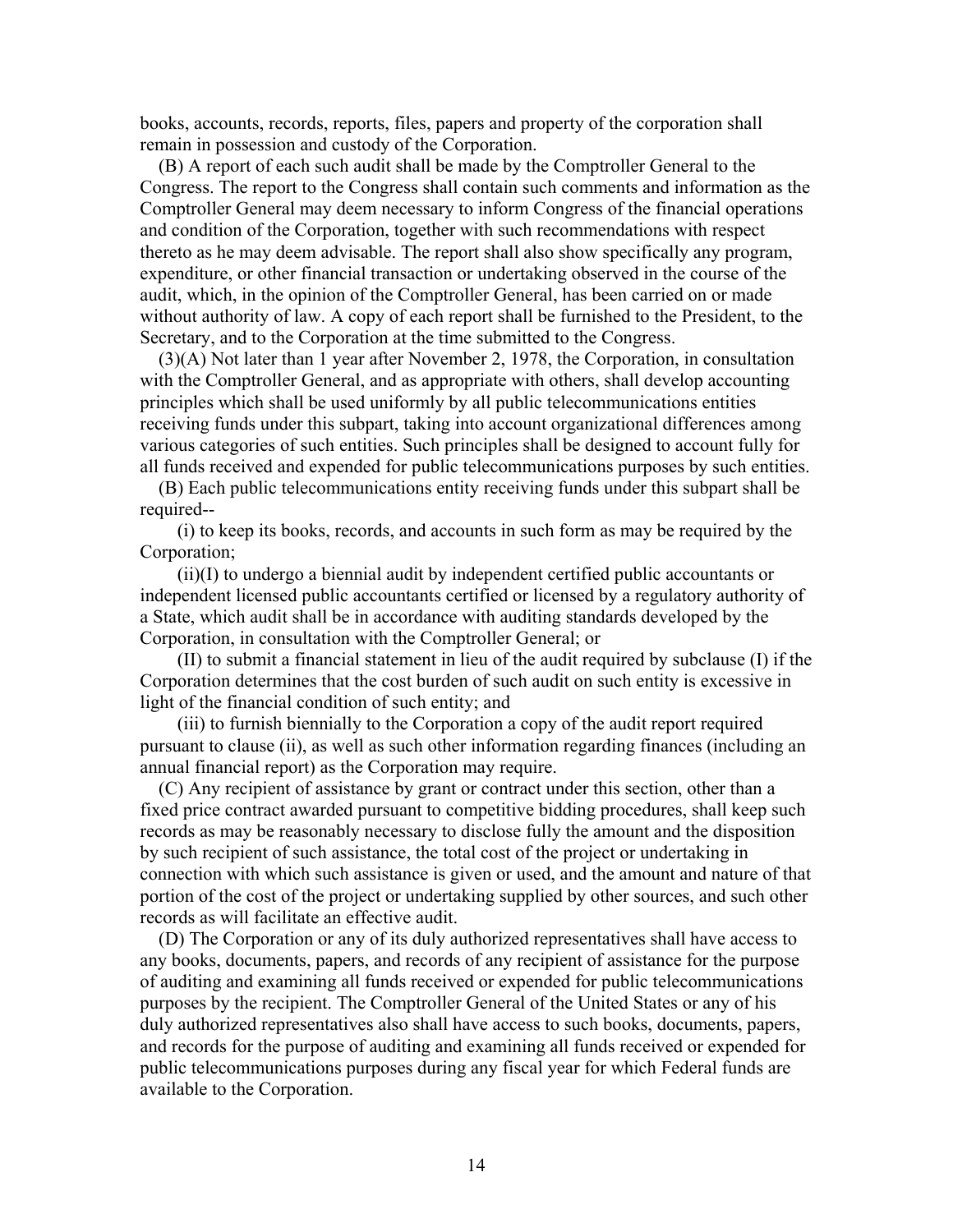(4)(A) The Corporation shall maintain the information described in subparagraphs (B), (C), and (D) at its offices for public inspection and copying for at least 3 years, according to such reasonable guidelines as the Corporation may issue. This public file shall be updated regularly. This paragraph shall be effective August 26, 1992, and shall apply to all grants awarded after January 1, 1993.

 (B) Subsequent to any award of funds by the Corporation for the production or acquisition of national broadcasting programming pursuant to subsection  $(k)(3)(A)(ii)(II)$ or (iii)(II) of this section, the Corporation shall make available for public inspection the following:

(i) Grant and solicitation guidelines for proposals for such programming.

(ii) The reasons for selecting the proposal for which the award was made.

 (iii) Information on each program for which the award was made, including the names of the awardee and producer (and if the awardee or producer is a corporation or partnership, the principals of such corporation or partnership), the monetary amount of the award, and the title and description of the program (and of each program in a series of programs).

 (iv) A report based on the final audit findings resulting from any audit of the award by the Corporation or the Comptroller General.

 (v) Reports which the Corporation shall require to be provided by the awardee relating to national public broadcasting programming funded, produced, or acquired by the awardee with such funds. Such reports shall include, where applicable, the information described in clauses (i), (ii), and (iii), but shall exclude proprietary, confidential, or privileged information.

 (C) The Corporation shall make available for public inspection the final report required by the Corporation on an annual basis from each recipient of funds under subsection  $(k)(3)(A)(iii)(III)$  of this section, excluding proprietary, confidential, or privileged information.

 (D) The Corporation shall make available for public inspection an annual list of national programs distributed by public broadcasting entities that receive funds under subsection  $(k)(3)(A)(ii)(III)$  or  $(iii)(II)$  of this section and are engaged primarily in the national distribution of public television or radio programs. Such list shall include the names of the programs (or program series), producers, and providers of funding.

### (m) Needs of minorities and other groups

 (1) Prior to July 1, 1989, and every three years thereafter, the Corporation shall compile an assessment of the needs of minority and diverse audiences, the plans of public broadcasting entities and public telecommunications entities to address such needs, the ways radio and television can be used to help these underrepresented groups, and projections concerning minority employment by public broadcasting entities and public telecommunications entities. Such assessment shall address the needs of racial and ethnic minorities, new immigrant populations, people for whom English is a second language, and adults who lack basic reading skills.

 (2) Commencing July 1, 1989, the Corporation shall prepare an annual report on the provision by public broadcasting entities and public telecommunications entities of service to the audiences described in paragraph (1). Such report shall address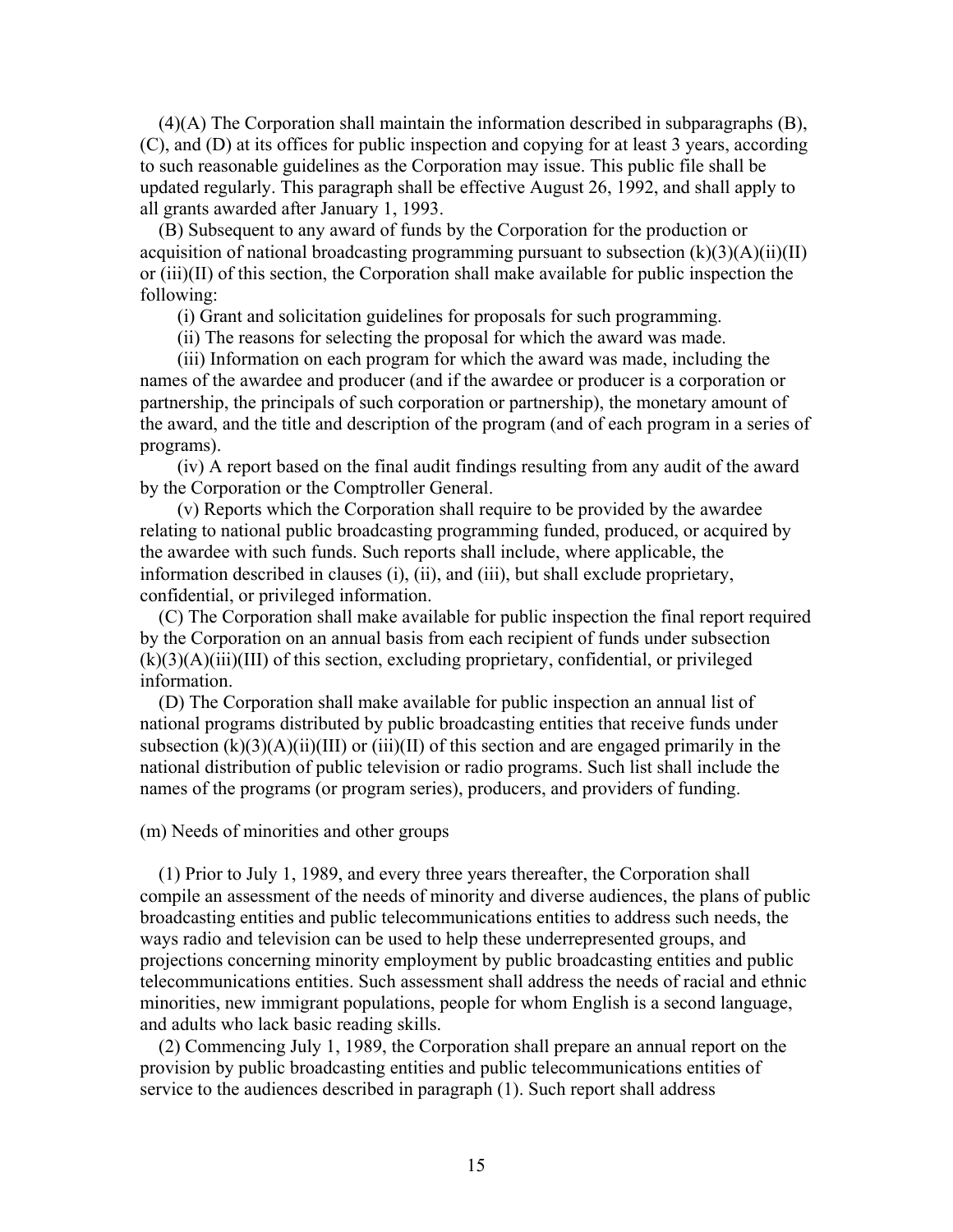programming (including that which is produced by minority producers), training, minority employment, and efforts by the Corporation to increase the number of minority public radio and television stations eligible for financial support from the Corporation. Such report shall include a summary of the statistical reports received by the Corporation pursuant to subsection  $(k)(11)$  of this section, and a comparison of the information contained in those reports with the information submitted by the Corporation in the previous year's annual report.

 (3) As soon as they have been prepared, each assessment and annual report required under paragraphs (1) and (2) shall be submitted to Congress.

## **Subpart E--General Provisions**

### **Sec. 397. [47 U.S.C. 397] Definitions**

For the purposes of this part--

 (1) The term "construction" (as applied to public telecommunications facilities) means acquisition (including acquisition by lease), installation, and modernization of public telecommunications facilities and planning and preparatory steps incidental to any such acquisition, installation, or modernization.

 (2) The term "Corporation" means the Corporation for Public Broadcasting authorized to be established in subpart D.

 (3) The term "interconnection" means the use of microwave equipment, boosters, translators, repeaters, communication space satellites, or other apparatus or equipment for the transmission and distribution of television or radio programs to public telecommunications entities.

 (4) The term "interconnection system" means any system of interconnection facilities used for the distribution of programs to public telecommunications entities.

 (5) The term "meeting" means the deliberations of at least the number of members of a governing or advisory body, or any committee thereof, required to take action on behalf of such body or committee where such deliberations determine or result in the joint conduct or disposition of the governing or advisory body's business, or the committee's business, as the case may be, but only to the extent that such deliberations relate to public broadcasting.

 (6) The terms "noncommercial educational broadcast station" and "public broadcast station" mean a television or radio broadcast station which--

 (A) under the rules and regulations of the Commission in effect on November 2, 1978, is eligible to be licensed by the Commission as a noncommercial educational radio or television broadcast station and which is owned and operated by a public agency or nonprofit private foundation, corporation, or association; or

 (B) is owned and operated by a municipality and which transmits only noncommercial programs for education purposes.

(7) The term "noncommercial telecommunications entity" means any enterprise which-

 (A) is owned and operated by a State, a political or special purpose subdivision of a State, a public agency, or a nonprofit private foundation, corporation, or association; and

 (B) has been organized primarily for the purpose of disseminating audio or video noncommercial educational and cultural programs to the public by means other than a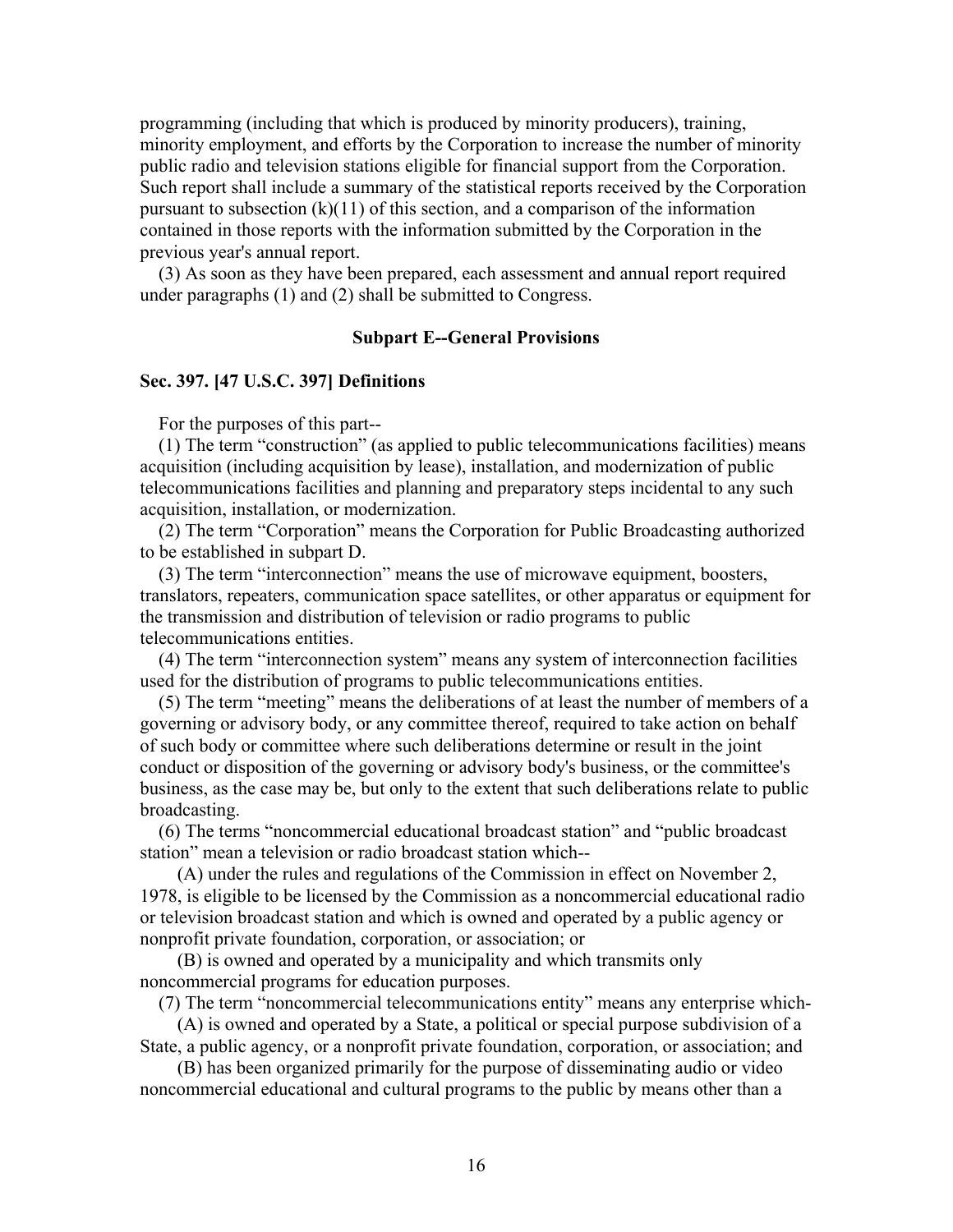primary television or radio broadcast station, including, but not limited to, coaxial cable, optical fiber, broadcast translators, cassettes, discs, microwave, or laser transmission through the atmosphere.

 (8) The term "nonprofit" (as applied to any foundation, corporation, or association) means a foundation, corporation, or association, no part of the net earnings of which inures, or may lawfully inure, to the benefit of any private shareholder or individual.

 (9) The term "non-Federal financial support" means the total value of cash and the fair market value of property and services (including, to the extent provided in the second sentence of this paragraph, the personal services of volunteers) received--

 (A) as gifts, grants, bequests, donations, or other contributions for the construction or operation of noncommercial educational broadcast stations, or for the production, acquisition, distribution, or dissemination of educational television or radio programs, and related activities, from any source other than (i) the United States or any agency or instrumentality of the United States; or (ii) any public broadcasting entity; or

 (B) as gifts, grants, donations, contributions, or payments from any State, or any educational institution, for the construction or operation of noncommercial educational broadcast stations or for the production, acquisition, distribution, or dissemination of educational television or radio programs, or payments in exchange for services or materials with respect to the provision of educational or instructional television or radio programs.

Such term includes the fair market value of personal services of volunteers, as computed using the valuation standards established by the Corporation, but only, with respect to such an entity in a fiscal year, to the extent that the value of the services does not exceed 5 percent of the total non-Federal financial support of the entity in such fiscal year.

 (10) The term "preoperational expenses" means all nonconstruction costs incurred by new telecommunications entities before the date on which they begin providing service to the public, and all nonconstruction costs associated with expansion of existing entities before the date on which such expanded capacity is activated, except that such expenses shall not include any portion of the salaries of any personnel employed by an operating public telecommunications entity.

 (11) The term "public broadcasting entity" means the Corporation, any licensee or permittee of a public broadcast station, or any nonprofit institution engaged primarily in the production, acquisition, distribution, or dissemination of educational and cultural television or radio programs.

(12) The term "public telecommunications entity" means any enterprise which--

- (A) is a public broadcast station or a noncommercial telecommunications entity; and
- (B) disseminates public telecommunications services to the public.

 (13) The term "public telecommunications facilities" means apparatus necessary for production, interconnection, captioning, broadcast, or other distribution of programming, including, but not limited to, studio equipment, cameras, microphones, audio and video storage or reproduction equipment, or both, signal processors and switchers, towers, antennas, transmitters, translators, microwave equipment, mobile equipment, satellite communications equipment, instructional television fixed service equipment, subsidiary communications authorization transmitting and receiving equipment, cable television equipment, video and audio cassettes and discs, optical fiber communications equipment, and other means of transmitting, emitting, storing, and receiving images and sounds, or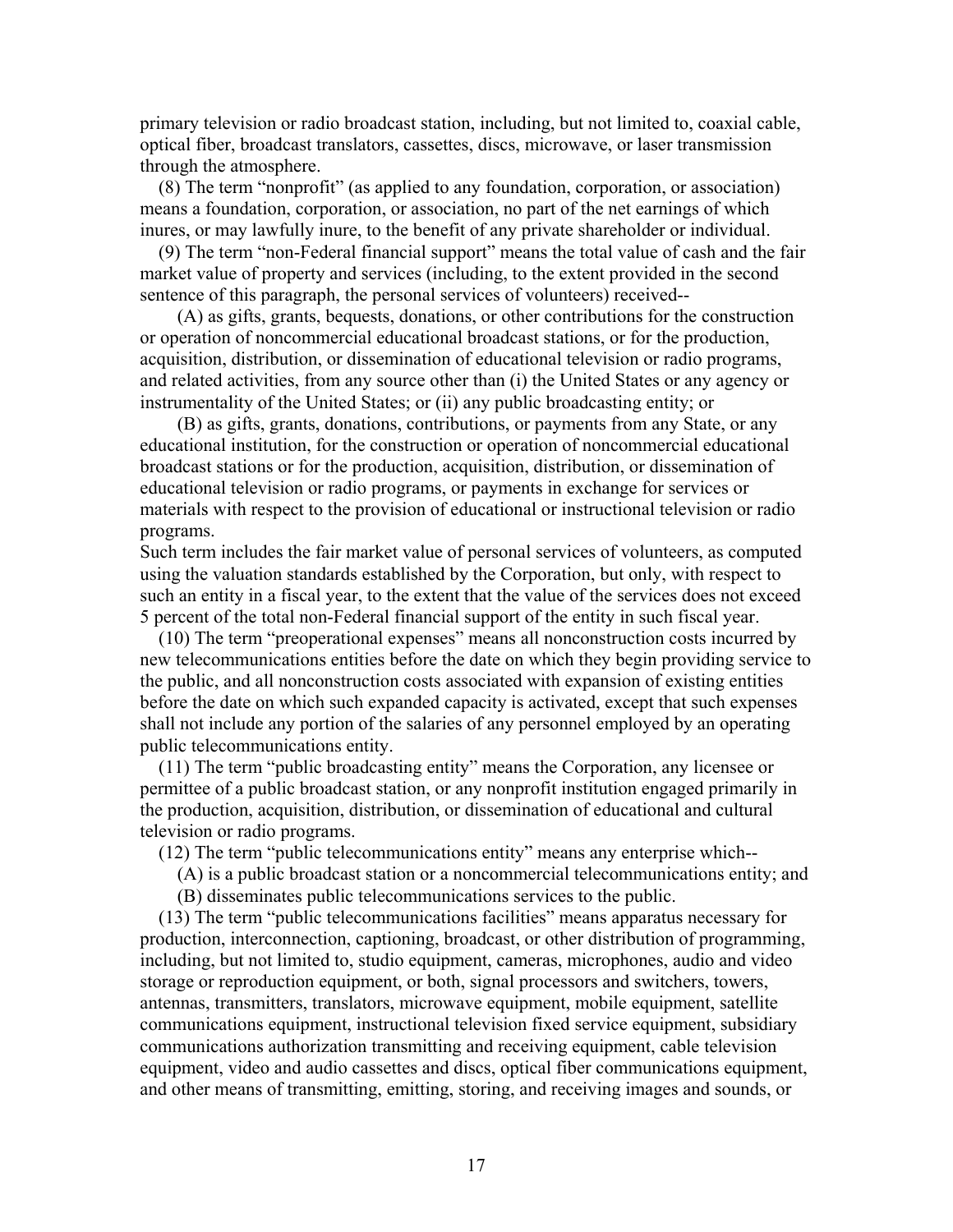intelligence, except that such term does not include the buildings to house such apparatus (other than small equipment shelters which are part of satellite earth stations, translators, microwave interconnection facilities, and similar facilities).

 (14) The term "public telecommunications services" means noncommercial educational and cultural radio and television programs, and related noncommercial instructional or informational material that may be transmitted by means of electronic communications.

 (15) The term "Secretary" means the Secretary of Commerce when such term is used in subpart A and subpart B, and the Secretary of Health and Human Services when such term is used in subpart C, subpart D, and this subpart.

 (16) The term "State" includes the District of Columbia, the Commonwealth of Puerto Rico, the Virgin Islands, Guam, American Samoa, the Northern Mariana Islands, and the Trust Territory of the Pacific Islands.

 (17) The term "system of public telecommunications entities" means any combination of public telecommunications entities acting cooperatively to produce, acquire, or distribute programs, or to undertake related activities.

# **Sec. 398. [47 U.S.C. 398] Federal interference or control**

### (a) Prohibition

 Nothing contained in this part shall be deemed (1) to amend any other provision of, or requirement under, this chapter; or (2) except to the extent authorized in subsection (b) of this section, to authorize any department, agency, officer, or employee of the United States to exercise any direction, supervision, or control over public telecommunications, or over the Corporation or any of its grantees or contractors, or over the charter or bylaws of the Corporation, or over the curriculum, program of instruction, or personnel of any educational institution, school system, or public telecommunications entity.

#### (b) Equal opportunity employment

 (1) Equal opportunity in employment shall be afforded to all persons by the Public Broadcasting Service and National Public Radio (or any successor organization) and by all public telecommunications entities receiving funds pursuant to subpart C (hereinafter in this subsection referred to as "recipients"), in accordance with the equal employment opportunity regulations of the Commission, and no person shall be subjected to discrimination in employment by any recipient on the grounds of race, color, religion, national origin, or sex.

 (2)(A) The Secretary is authorized and directed to enforce this subsection and to prescribe such rules and regulations as may be necessary to carry out the functions of the Secretary under this subsection.

 (B) The Secretary shall provide for close coordination with the Commission in the administration of the responsibilities of the Secretary under this subsection which are of interest to or affect the functions of the Commission so that, to the maximum extent possible consistent with the enforcement responsibilities of each, the reporting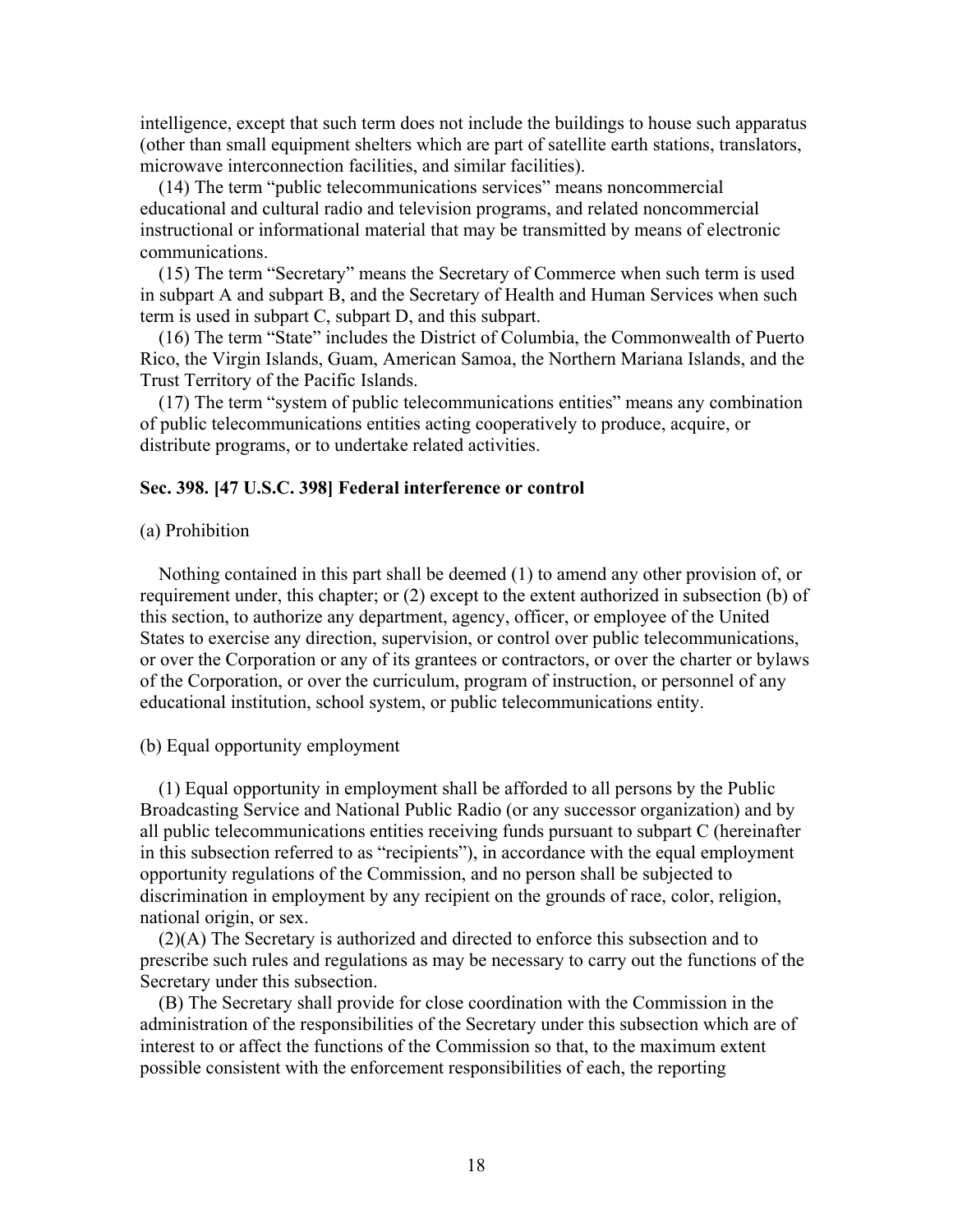requirements of public telecommunications entities shall be uniformly based upon consistent definitions and categories of information.

 (3)(A) The Corporation shall incorporate into each grant agreement or contract with any recipient entered into on or after the effective date of the rules and regulations prescribed by the Secretary pursuant to paragraph (2)(A), a statement indicating that, as a material part of the terms and conditions of the grant agreement or contract, the recipient will comply with the provisions of paragraph (1) and the rules and regulations prescribed pursuant to paragraph (2)(A). Any person which desires to be a recipient (within the meaning of paragraph (1)) of funds under subpart C shall, before receiving any such funds, provide to the Corporation any information which the Corporation may require to satisfy itself that such person is affording equal opportunity in employment in accordance with the requirements of this subsection. Determinations made by the Corporation in accordance with the preceding sentence shall be based upon guidelines relating to equal opportunity in employment which shall be established by rule by the Secretary.

 (B) If the Corporation is not satisfied that any such person is affording equal opportunity in employment in accordance with the requirements of this subsection, the Corporation shall notify the Secretary, and the Secretary shall review the matter and make a final determination regarding whether such person is affording equal opportunity in employment. In any case in which the Secretary conducts a review under the preceding sentence, the Corporation shall make funds available to the person involved pursuant to the grant application of such person (if the Corporation would have approved such application but for the finding of the Corporation under this paragraph) pending a final determination of the Secretary upon completion of such review. The Corporation shall monitor the equal employment opportunity practices of each recipient throughout the duration of the grant or contract.

 (C) The provisions of subparagraph (A) and subparagraph (B) shall take effect on the effective date of the rules and regulations prescribed by the Secretary pursuant to paragraph  $(2)(A)$ .

 (4) Based upon its responsibilities under paragraph (3), the Corporation shall provide an annual report for the preceding fiscal year ending September 30 to the Secretary on or before the 15th day of February of each year. The report shall contain information in the form required by the Secretary. The Corporation shall submit a summary of such report to the President and the Congress as part of the report required in section 396(i) of this title. The Corporation shall provide other information in the form which the Secretary may require in order to carry out the functions of the Secretary under this subsection.

 (5) Whenever the Secretary makes a final determination, pursuant to the rules and regulations which the Secretary shall prescribe, that a recipient is not in compliance with paragraph (1), the Secretary shall, within 10 days after such determination, notify the recipient in writing of such determination and request the recipient to secure compliance. Unless the recipient within 120 days after receipt of such written notice--

(A) demonstrates to the Secretary that the violation has been corrected; or

 (B) enters into a compliance agreement approved by the Secretary; the Secretary shall direct the Corporation to reduce or suspend any further payments of funds under this part to the recipient and the Corporation shall comply with such directive. Resumption of payments shall take place only when the Secretary certifies to the Corporation that the recipient has entered into a compliance agreement approved by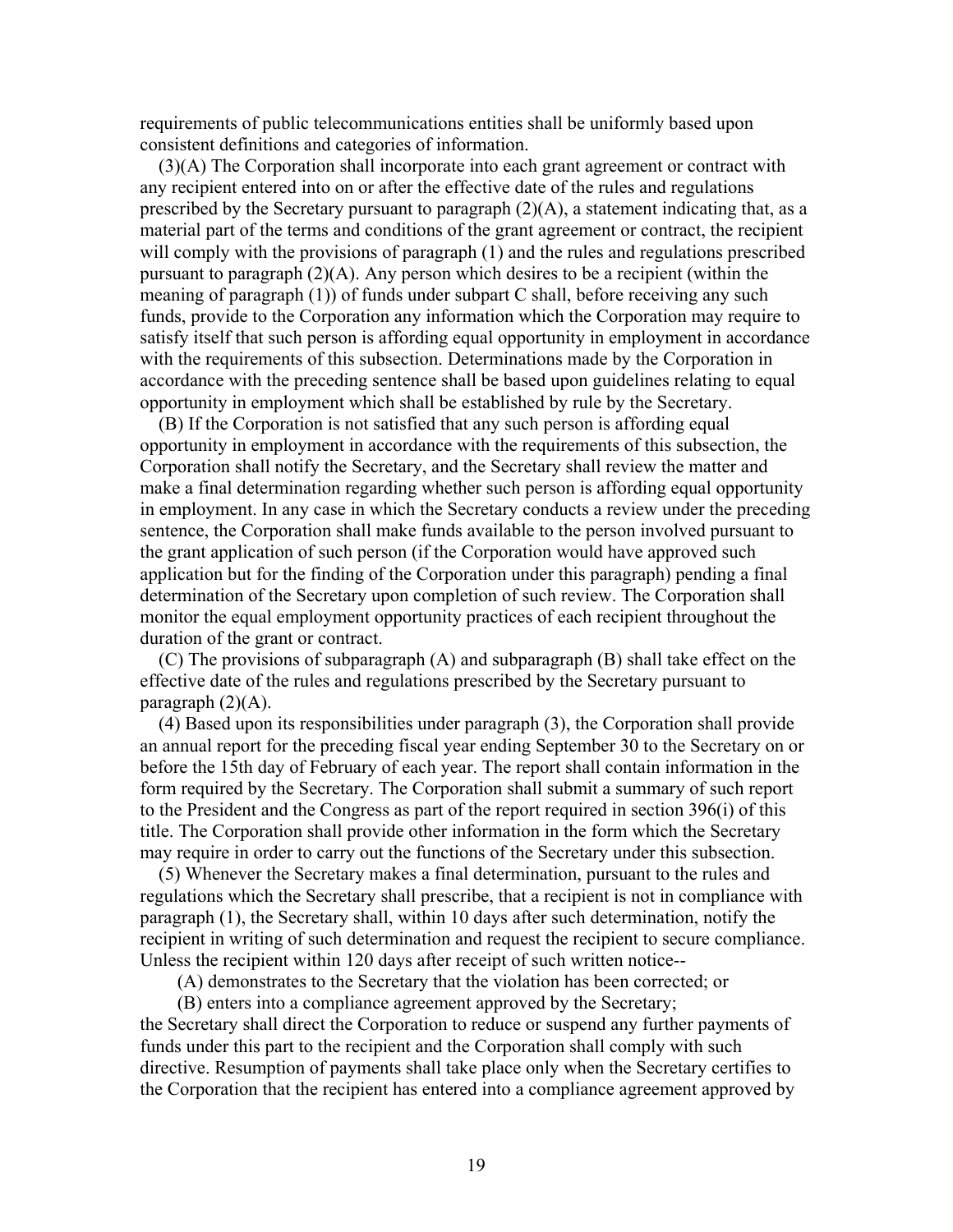the Secretary. A recipient whose funds have been reduced or suspended under this paragraph may apply at any time to the Secretary for such certification.

(c) Control over content or distribution of programs

 Nothing in this section shall be construed to authorize any department, agency, officer, or employee of the United States to exercise any direction, supervision, or control over the content or distribution of public telecommunications programs and services, or over the curriculum or program of instruction of any educational institution or school system.

# **Sec. 399. [47 U.S.C. 399] Support of political candidates prohibited**

 No noncommercial educational broadcasting station may support or oppose any candidate for political office.

# **Sec. 399a. [47 U.S.C 399a] Use of business or institutional logograms**

(a) "Business or institutional logogram" defined

 For purposes of this section, the term "business or institutional logogram" means any aural or visual letters or words, or any symbol or sign, which is used for the exclusive purpose of identifying any corporation, company, or other organization, and which is not used for the purpose of promoting the products, services, or facilities of such corporation, company, or other organization.

# (b) Permitted uses

 Each public television station and each public radio station shall be authorized to broadcast announcements which include the use of any business or institutional logogram and which include a reference to the location of the corporation, company, or other organization involved, except that such announcements may not interrupt regular programming.

## (c) Authority of Commission not limited

 The provisions of this section shall not be construed to limit the authority of the Commission to prescribe regulations relating to the manner in which logograms may be used to identify corporations, companies, or other organizations.

# **Sec. 399b. [47 U.S.C. 399b] Offering of certain services, facilities, or products by public broadcast station**

(a) "Advertisement" defined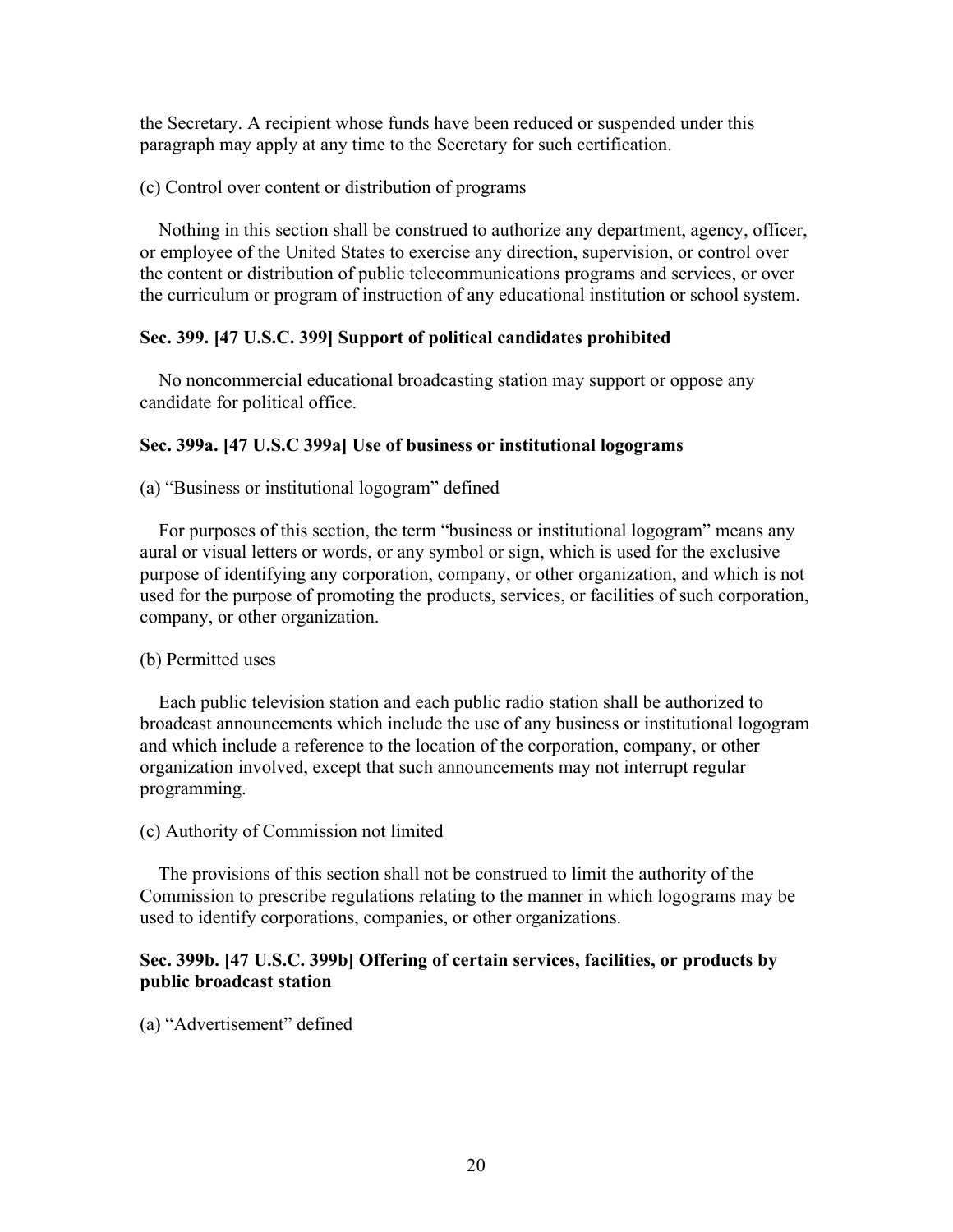For purposes of this section, the term "advertisement" means any message or other programming material which is broadcast or otherwise transmitted in exchange for any remuneration, and which is intended--

 (1) to promote any service, facility, or product offered by any person who is engaged in such offering for profit;

 (2) to express the views of any person with respect to any matter of public importance or interest; or

(3) to support or oppose any candidate for political office.

(b) Offering of services, facilities, or products permitted; advertisements prohibited

 (1) Except as provided in paragraph (2), each public broadcast station shall be authorized to engage in the offering of services, facilities, or products in exchange for remuneration.

 (2) No public broadcast station may make its facilities available to any person for the broadcasting of any advertisement.

(c) Use of funds from offering services, etc.

 Any public broadcast station which engages in any offering specified in subsection (b)(1) of this section may not use any funds distributed by the Corporation under section  $396(k)$  of this title to defray any costs associated with such offering. Any such offering by a public broadcast station shall not interfere with the provision of public telecommunications services by such station.

(d) Development of accounting system

 Each public broadcast station which engages in the activity specified in subsection (b)(1) of this section shall, in consultation with the Corporation, develop an accounting system which is designed to identify any amounts received as remuneration for, or costs related to, such activities under this section, and to account for such amounts separately from any other amounts received by such station from any source.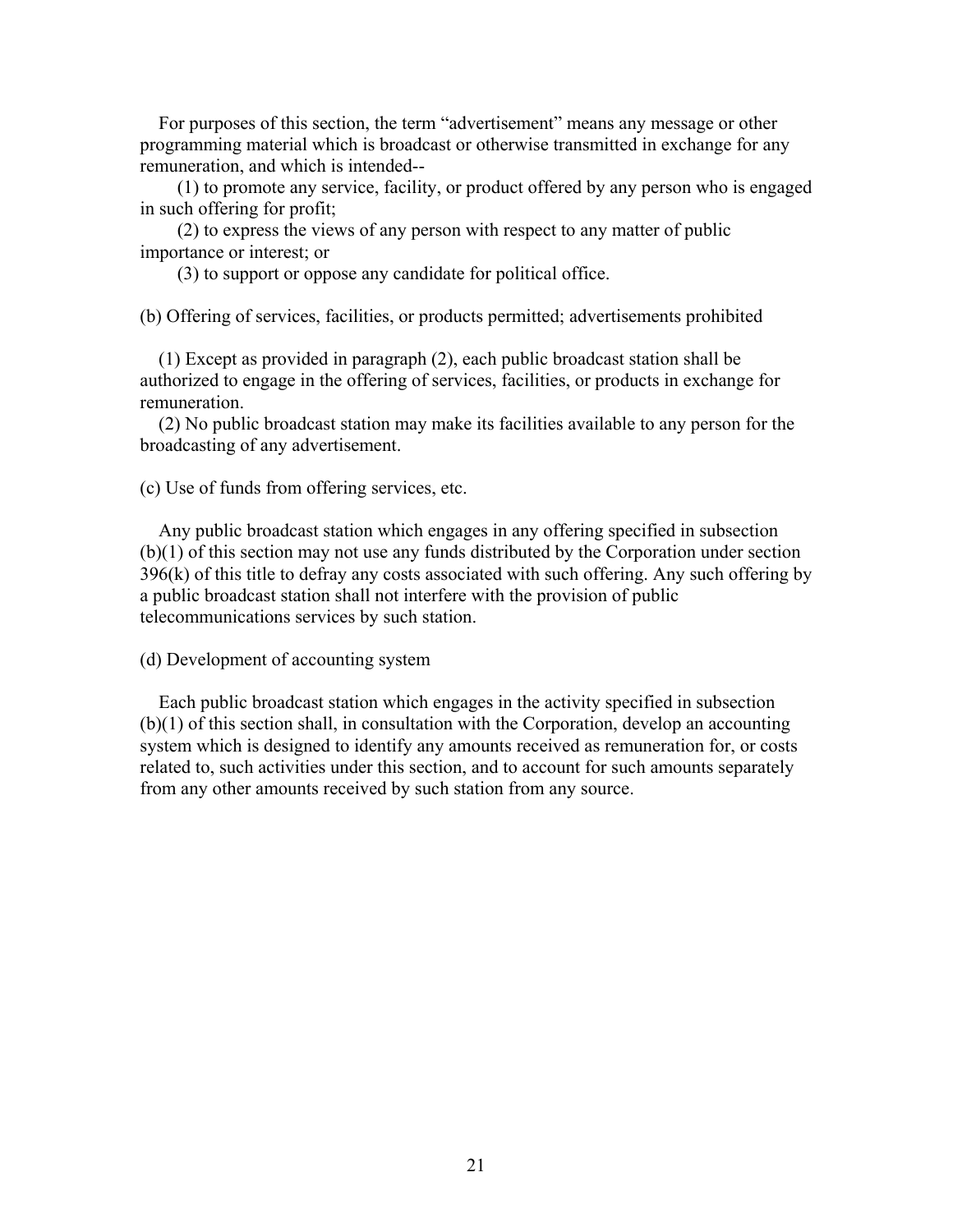**Selected Provisions from the Public Telecommunications Act of 1992 (Pub. L. 102-356)**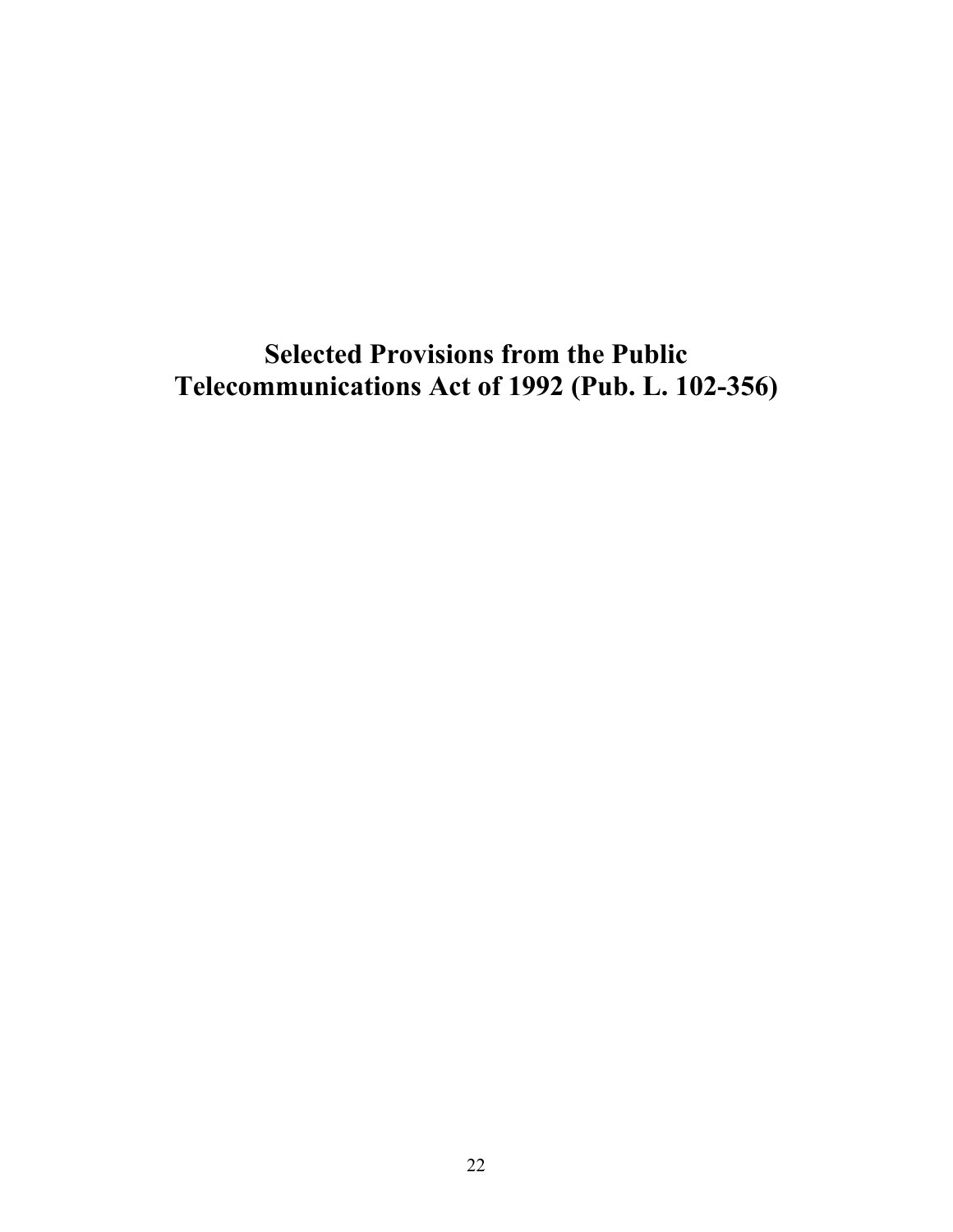## **Transition Rules Relating to Term of Office of Board of Directors of Corporation for Public Broadcasting**

Section 5(c). (1) With respect to the three offices whose terms are prescribed by law to expire on March 26, 1992, the term for each such office immediately after that date shall expire on January 31, 1998.

 (2) With respect to the two offices whose terms are prescribed by law to expire on March 1, 1994, the term for each of such offices immediately after that date shall expire on January 31, 2000.

 (3) With respect to the five offices whose terms are prescribed by law to expire on March 26, 1996--

 (A) one such office, as selected by the President, shall be abolished on January 31, 1996;

 (B) the term immediately after March 26, 1996, for another such office, as designated by the President, shall expire on January 31, 2000; and

 (C) the term for each of the remaining three such offices immediately after March 26, 1996, shall expire on January 31, 2002.

(4) As used in this subsection, the term `office' means an office as a member of the Board of Directors of the Corporation for Public Broadcasting.

## **Objectivity and Balance Policy, Procedures, and Report**

 Section 19. Pursuant to the existing responsibility of the Corporation for Public Broadcasting under section 396(g)(1)(A) of the Communications Act of 1934 (47 U.S.C.  $396(g)(1)(A)$  to facilitate the full development of public telecommunications in which programs of high quality, diversity, creativity, excellence, and innovation, which are obtained from diverse sources, will be made available to public telecommunications entities, with strict adherence to objectivity and balance in all programs or series of programs of a controversial nature, the Board of Directors of the Corporation shall--

 (1) review the Corporation's existing efforts to meet its responsibility under section  $396(g)(1)(A);$ 

 (2) after soliciting the views of the public, establish a comprehensive policy and set of procedures to--

 (A) provide reasonable opportunity for members of the public to present comments to the Board regarding the quality, diversity, creativity, excellence, innovation, objectivity, and balance of public broadcasting services, including all public broadcasting programming of a controversial nature, as well as any needs not met by those services;

 (B) review, on a regular basis, national public broadcasting programming for quality, diversity, creativity, excellence, innovation, objectivity, and balance, as well as for any needs not met by such programming;

 (C) on the basis of information received through such comment and review, take such steps in awarding programming grants pursuant to clauses  $(ii)(II)$ ,  $(iii)(II)$ , and  $(iii)(III)$  of section 396 $(k)(3)(A)$  of the Communications Act of 1934 (47 U.S.C.)  $396(k)(3)(A)$ ) that it finds necessary to meet the Corporation's responsibility under